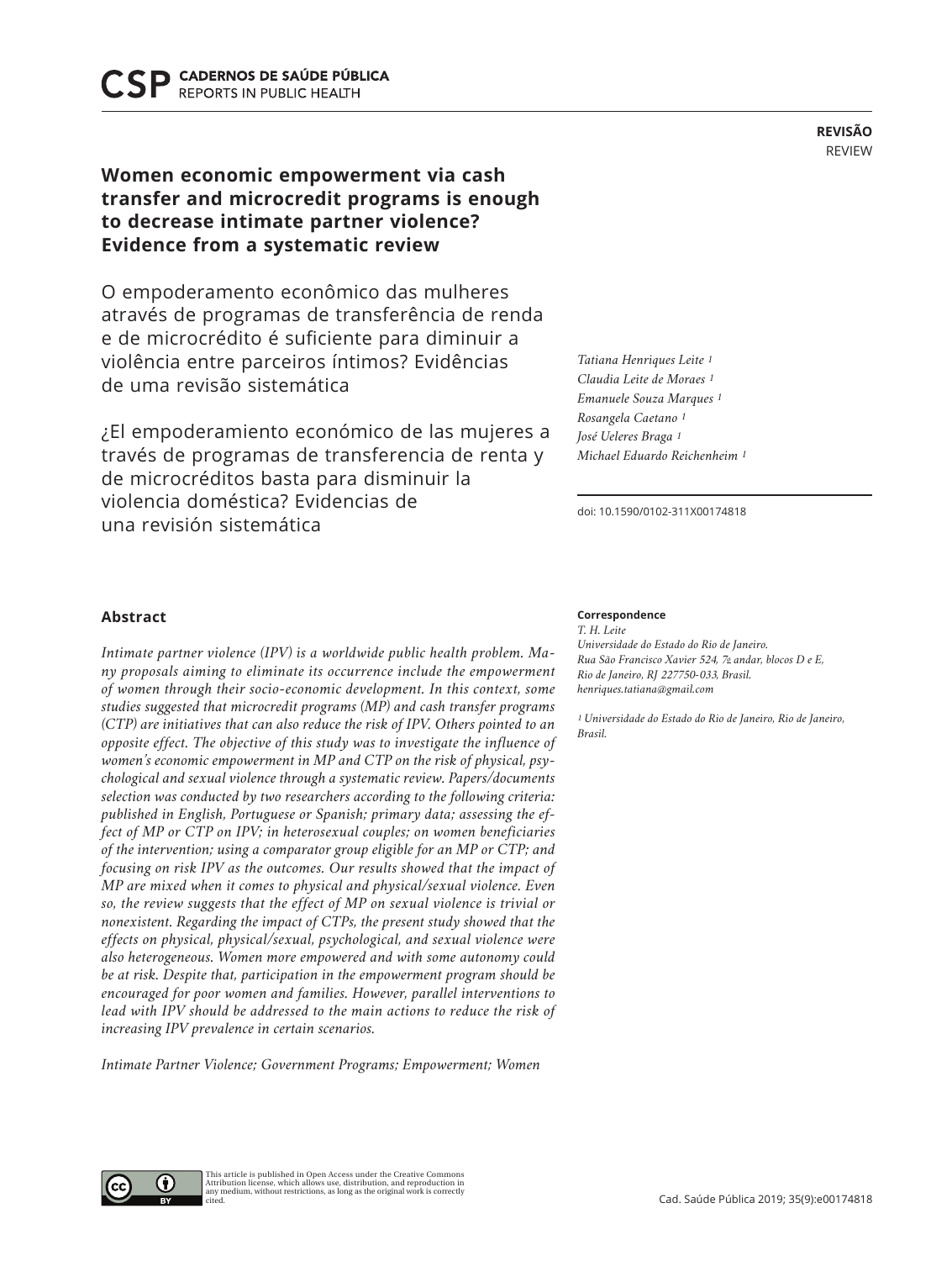# **Introduction**

Intimate partner violence (IPV) is an important public health problem worldwide due to its high prevalence and severe consequences not only for the individuals and families involved but also to society at large 1. The estimated prevalence of IPV varies between 16.3% and 65.6%, with the highest values found in South Asia (41.7%), the Andean region of Latin America (40.6%) and central Sub-Saharan Africa (65.6%) 1. The consequences of IPV are massive, involving mental, physical and sexual problems, low professional productivity, and offer several barriers for victims to engage in normal, flourishing social activities 2.

Women's economic empowerment, defined here as the ability to generate independent income 3, is considered a key factor in the prevention of IPV 4,5,6. Programs based on microcredit or cash transfer aimed at eradicating poverty have thus been regarded as potential tools for reducing IPV. The main purpose of both types of program is to break the cycle of poverty by bringing women into the labor market – microcredit programs (MP) 7 – or by monthly transfers of fixed benefits to families in extremely vulnerable situations, also known as cash transfer programs (CTP) 8. CTP may be nonconditional when there are no restrictions to a payee's permanence in the program, or conditional, when child health and educational actions are required from the beneficiary for the inclusion and continuity in receiving benefits 8.

Different theoretical frameworks have been used for trying to predict the consequences of women's economic empowerment on IPV. Tauchen et al. 9, for instance, indicate that, depending on the context, IPV could either increase or decrease following an improvement in women's economic status. This model asserts that the increase of women's income raises their bargaining power within the marriage. In certain conservative gender-related contexts, this increases women's participation in the decision-making process within the domestic sphere, making marriage power relations more equitable, thus leading to a reduction in IPV. In other contexts, these increases in women's income could shift power relations towards the women, increasing IPV when men perceive that their authority within the family is fading following their relatively diminished participation as the main bread-winner 9.

According to Farmer & Tiefenthaler 10, raising women's income should necessarily lead to less IPV due to the decrease in their economic dependence on the partner. Reducing the financial gap lowers the tendency to tolerate frustrations and dissatisfaction in marriage, including IPV. In the opposite direction, Block & Rao 11 proposed that increasing women's income will further encourage a violent partner using violence as a strategy to extract financial resources from the victim.

Although these models help in building a rationale for the relationship between women's economic empowerment and IPV, there is no established consensus. Empirical evidence goes in the same direction. While some studies have shown MP protecting women against IPV 12,13,14, others do not detect this effect. There is also research showingthat women participating in an MP are more prone to be involved in IPV 15,16. The same controversy is detected in the literature assessing the effect of CTP 17,18.

This lack of consensus has sparked a number of systematic reviews 19,20,21. The first was published in 2009 and aimed to identify whether women's economic and social empowerment was associated with a lower risk of violence against women. Vyas & Watts 19 concluded that economic autonomy has a protective effect in almost all situations. However, they also noted that in specific contexts such as extreme poverty and low education, a woman's financial independence may in fact increase the risk of victimization. Although commendable for providing a first overview on the subject, this study involved only journals indexed in a single database (MEDLINE) and restricted to papers published in English. The second review was published in 2015 20 to assess the effect of economic and/or social interventions on IPV. Based on a qualitative summary of the literature, the authors found that overall, interventions lead to less IPV and controlling behaviors of partners. Although this review improved on the former, its scope remained narrow to the extent that it was still confined to two databases (MEDLINE and Web of Science) and English-only papers. Moreover, only one of the 16 identified studies examined the effects of CTP.

The most recent review 22, published in 2017, aimed to undertake a comprehensive review of published papers on the impact of economic interventions sought to prevent IPV and HIV risk behaviors.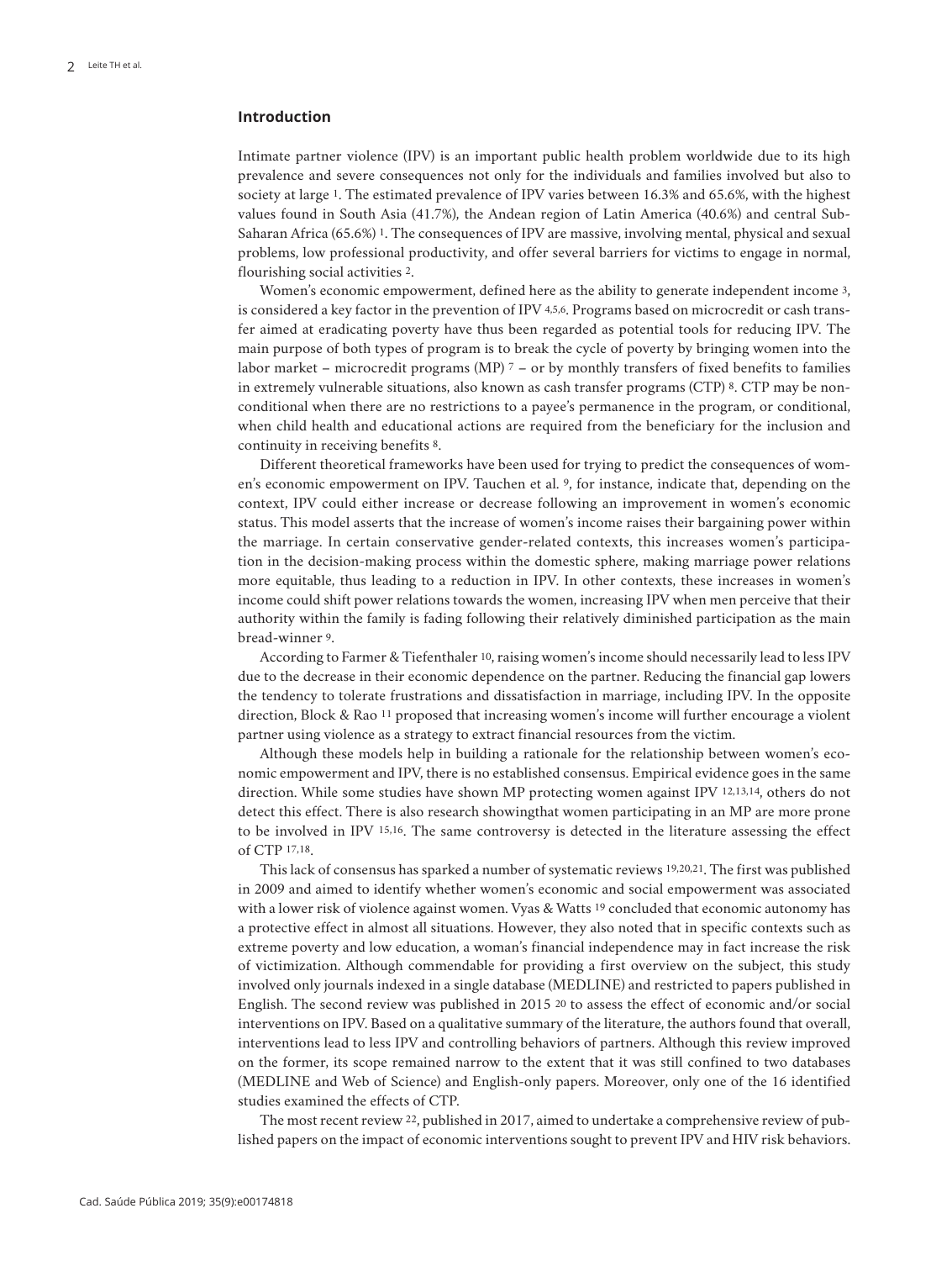The review was once again restricted to articles written in English between January 2000 and January 2015 in three databases (MEDLINE, Web of Science and EbscoHost). Google Scholar was used to identify the related gray literature. In some studies, CTP failed to show any effect on IPV. In others, the initiative decreased violence. Microcredit interventions also entailed mixed outcomes, with some studies showing increase, decrease and no effect at all on IPV. Interventions combining microcredit and gender transformative interventions tended to have more positive outcomes, reducing IPV. However, the results presented were grouped only by the type of intervention, which precluded identifying the programs' impacts according to different types of violence 22. The literature selection strategies were also a limitation, as they were not able to identify important papers uncovered in previous reviews.

Given these shortcomings, further studies involving more comprehensive summaries are required. To this end, this paper provides a new systematic review, offering a broader perspective, both in covering a broader range of databases, languages, and economic empowerment programs, and in distinguishing between occurrence setting and types of IPV. Specifically, we investigate the effects of CTP and MP on the occurrence of physical, psychological and sexual IPV against women.

# **Methods**

# **Protocol and search strategy**

The study protocol was registered in the PROSPERO (2016: CRD42016035980). Nine databases were accessed, namely, MEDLINE, LILACS, Cochrane, Embase, Science Direct, PsycINFO, Scopus, WHOLIS, and Open Gray. The last two relate specifically to the related "gray literature". The search was conducted on MEDLINE without language restriction and adapted for the other databases, according to the following strategy: ((("Domestic Violence"[Mesh] OR "Battered Women"[Mesh] OR "Spouse Abuse"[Mesh] OR "intimate partner violence" OR "domestic violence" OR "spouse abuse" OR "battered woman" OR "wife abuse" OR "family violence" OR "partner violence"))) AND ((("Income"[Mesh] OR "small business"[Mesh] OR "cash transfer" OR "public transfer" OR "micro-credit" OR "micro credit" OR "microcredit" OR "income generation" OR "income generating" OR "economic empowerment" OR "cooperatives" OR "micro-finance" OR "micro finance" OR "micro-enterprise" OR "micro enterprise" OR "microenterprise" OR "small business" OR "business, small" OR "small loans" OR "micro loans" OR "microloans" OR "micro-loans" OR "incomes" OR "income generation programs" OR "income generation program" OR "program, income generation" OR "programs, income generation" OR "savings" OR "income distribution" OR "distribution, income" OR "distributions, income" OR "income distributions" OR "family income"))). The search strategies used in the different databases may be provided by authors upon request. Manual searches were also conducted in the reference sections of all selected studies. Database search took place in January 2018.

#### **Selection process**

The selection process was independent (T.H.L. and E.S.M.). Papers/documents were first selected on titles and abstracts, according to the following inclusion criteria: publications in English, Portuguese or Spanish; papers/documents related to MP or CTP and IPV; and studies on heterosexual couples. The next step involved reading the text in full, and applying the following eligibility criteria: papers/ documents with primary data; women as the beneficiary of the intervention; presence of a comparator group eligible for an MP or CTP; and estimates of prevalence, incidence and relative risk/odds ratio related to physical, psychological or sexual IPV. All inconsistencies regarding the inclusion of papers/documents were discussed by the two researchers until a consensus was reached.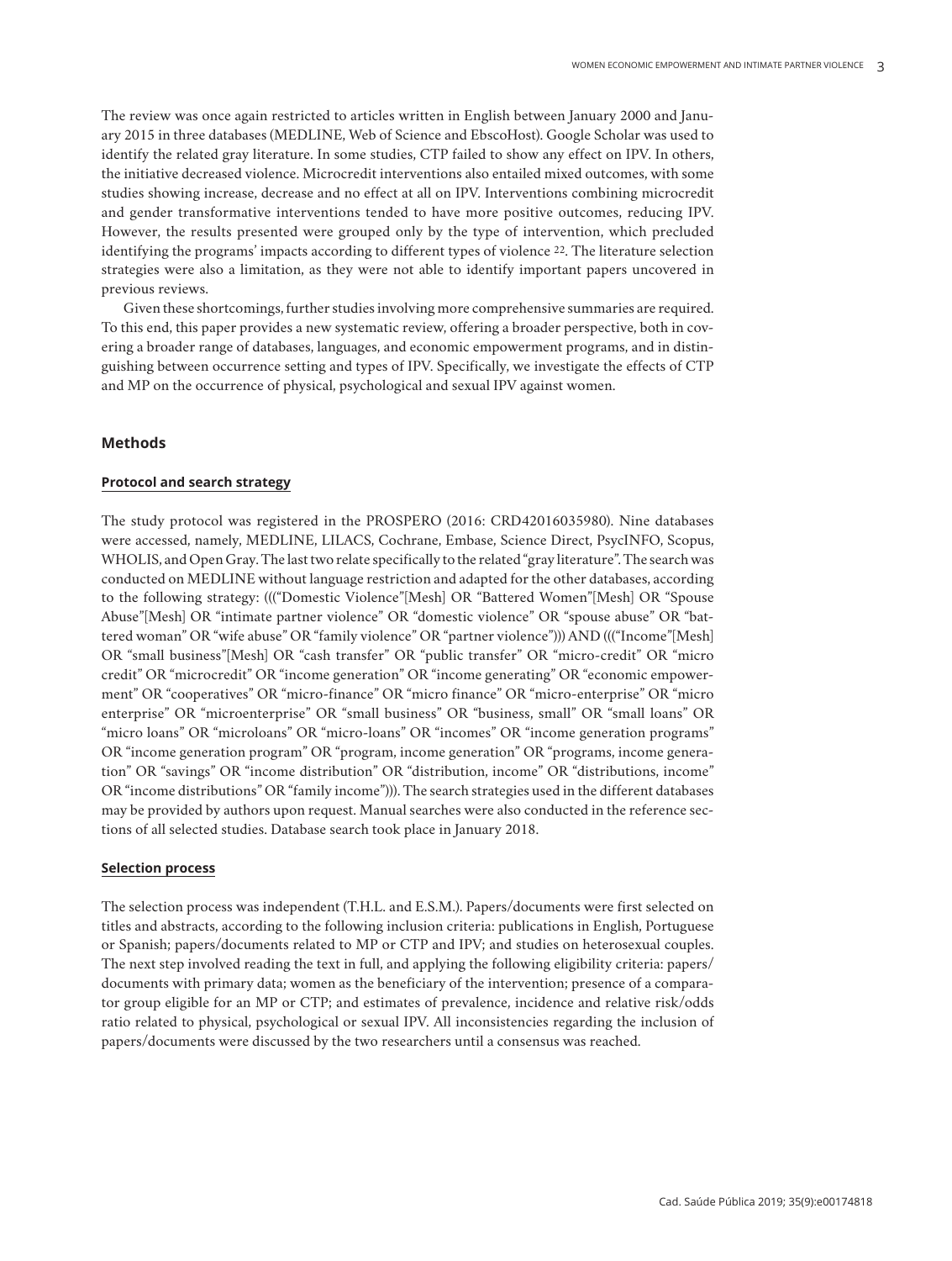#### **Data extraction**

Extracted data comprised the paper's identification, demographic characteristics of the study participants and the following methodological features: sample size, intervention strategy, measurement tools used to tap IPV, data collection period, effect measures and analysis strategies employed. The extraction was also carried out independently (T.H.L and E.S.M). Disagreements were solved by referencing back to the original publication and consensus.

#### **Data analysis**

The literature synthesis was implemented according to the type of intervention, study design and type of violence. When the subgroups formed by these variables entailed more than five original papers, the stratification also encompassed physical and physical/sexual baseline IPV prevalence; place of living (rural vs. urban); and religion.

Assessment of study quality followed the recommendations found in *The Joanna Briggs Institute Reviewers Manual 2014* (*MAStARI Critical Appraisal Checklist*), for surveys/case series and experimental studies 23. The MAStARI is the most adequate tool for observational studies, which comprise the majority reviewed. Checklists for experimental and survey/case studies encompass ten and nine items, respectively (Tables 1 and 2). In observational checklist, since the sixth item is only appropriate for case series and none of the selected studies were of this type, it was excluded from the checklist. In the same questionnaire, item seven was also adapted to seize the response rate of the population eligible to participate in the study. A response rate equal to or above 85% was considered appropriate 24.

Item Q1 (Truly Randomization) and Q4 (Intention to Treat Analysis) were chosen for the methodologic quality evaluation of experimental studies; and Q1 (Random or Pseudo-Random Sample) and Q9 (Statistical Analysis) when dealing with observational ones. The latter criterion considered the women's age and educational status as the minimum set of confounders for judging the appropriateness of a given analysis.

Initially, data analysis and interpretation considered all selected original papers, but we also performed a subgroup evaluation considering only the investigations without methodological limitations on the criteria mentioned above.

#### **Table 1**

Critical appraisal results for randomized controlled trials according to the *MAStARI Critical Appraisal Checklist*.

| Reference                     | Q1 | Q <sub>2</sub> | Q3     | Q4     | Q5 | Q6           | Q7           | Q8 | Q9           | Q10          |
|-------------------------------|----|----------------|--------|--------|----|--------------|--------------|----|--------------|--------------|
| Microcredit                   |    |                |        |        |    |              |              |    |              |              |
| Green et al. 28 (2015)        | Υ  | N.             | N      | Υ      | N. | N            | ٧            | Y  | N            | $\checkmark$ |
| Pronyk et al. 25 (2006)       | Υ  | U              | $\cup$ | N      | U  | $\vee$       | $\checkmark$ | Υ  | $\checkmark$ | $\checkmark$ |
| Tsai et al. 29 (2016)         | U  | N.             | N      | Υ      | U  | N            | $\vee$       | Υ  | $\vee$       | $\checkmark$ |
| Cash transfer                 |    |                |        |        |    |              |              |    |              |              |
| Angelucci <sup>6</sup> (2008) | Υ  | U              | U      | $\cup$ | U  | $\checkmark$ | $\vee$       | Υ  | U            | $\checkmark$ |
| Hidrobo & Fernald 18 (2013)   | Υ  | U              | U      | $\cup$ | U  | $\checkmark$ | $\checkmark$ | Υ  | V            | $\checkmark$ |
| Pettifor et al. 44 (2016)     | Υ  | N              | Υ      | Υ      | Υ  | v            | v            | Υ  | U            | $\checkmark$ |

N: no; U: unclear; Y: yes.

Note: Items: Q1 – Truly Randomization; Q2 – Participants Blinded; Q3 – Allocation Concealment to Groups; Q4 – Intention to Treat Analysis;

Q5 – Outcome Evaluator Blinded to Allocation; Q6 – Control and Treatment are Comparable; Q7 – Groups treated Identically Other than Intervention; Q8 – Outcomes Measured in the Same Way for All Groups; Q9 – Outcome Measurement; Q10 – Statistical Analysis.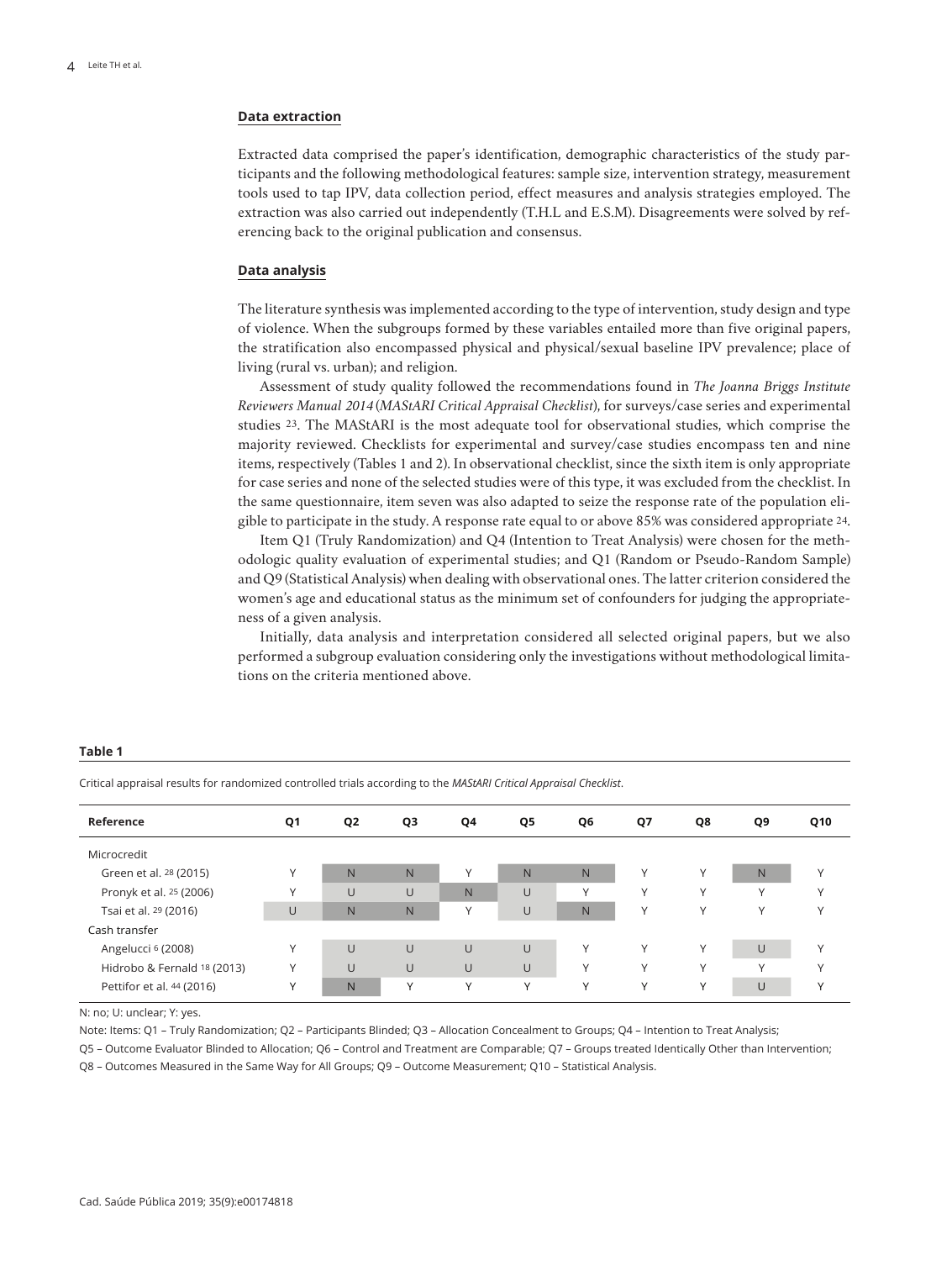# **Table 2**

| Reference                    | Q1             | Q <sub>2</sub> | Q <sub>3</sub> | Q4           | Q5             | Q7           | Q8     | Q9             |
|------------------------------|----------------|----------------|----------------|--------------|----------------|--------------|--------|----------------|
| Microcredit                  |                |                |                |              |                |              |        |                |
| Ahmed 41 (2005)              | $\mathsf{N}$   | Y              | Υ              | N            | N              | $\cup$       | Υ      | Υ              |
| Bajracharya & Amin 35 (2013) | Y              | Y              | Y              | Y            | Y              | Y            | U      | Υ              |
| Bates et al. 31 (2004)       | N              | Y              | Y              | Y            | N              | Y            | U      | Y              |
| Bhuiya et al. 15 (2003)      | N              | Y              | Υ              | U            | $\overline{N}$ | U            | Y      | $\overline{N}$ |
| Cepeda et al. 40 (2017)      | U              | Y              | Υ              | N            | Υ              | U            | Y      | Y              |
| Chin 34 (2012)               | N              | Y              | Υ              | N            | Υ              | N            | $\cup$ | Υ              |
| Dalal et al. 16 (2013)       | N              | Y              | Y              | Y            | Y              | $\mathsf{N}$ | Y      | U              |
| Dutt et al. 14 (2015)        | Y              | $\overline{N}$ | Y              | Y            | Y              | Y            | Y      | N              |
| Hadi 32 (2000)               | $\cup$         | Y              | Υ              | $\mathsf{N}$ | Y              | Y            | Υ      | $\cup$         |
| Hadi 13 (2005)               | U              | Y              | Υ              | $\mathsf{N}$ | Y              | Y            | Υ      | U              |
| Hasan et al. 42 (2014)       | N              | Y              | Υ              | U            | N              | $\cup$       | Υ      | Υ              |
| Karim & Law 43 (2016)        | Y              | $\mathsf{N}$   | Y              | Y            | N              | $\mathsf{N}$ | U      | Υ              |
| Kim et al. 37 (2009)         | Y              | Y              | Y              | Y            | Y              | $\cup$       | Y      | Υ              |
| Koening et al. 33 (2003)     | U              | Y              | Υ              | $\mathsf{N}$ | $\mathsf{N}$   | Υ            | U      | Υ              |
| Murshid et al. 38 (2015)     | Y              | Υ              | Υ              | Y            | N              | $\mathsf{N}$ | U      | Υ              |
| Murshid 36 (2016)            | Y              | Y              | Y              | Y            | N              | $\mathsf{N}$ | U      | Y              |
| Naved & Persson 26 (2005)    | Υ              | Y              | Υ              | Y            | N              | U            | Υ      | Υ              |
| Sarker et al. 30 (2016)      | Υ              | N              | Y              | $\cup$       | Y              | U            | U      | Υ              |
| Schuler et al. 12 (1996)     | $\overline{N}$ | U              | Υ              | $\mathsf{N}$ | N              | Y            | U      | Y              |
| Vyas et al. 39 (2015)        | Y              | Y              | Y              | Υ            | N              | Υ            | U      | N              |
| Cash transfer                |                |                |                |              |                |              |        |                |
| Aísa <sup>49</sup> (2014)    | Υ              | $\cup$         | Y              | N            | Y              | U            | U      | N              |
| Bobonis et al. 17 (2013)     | Υ              | Y              | Υ              | $\cup$       | Υ              | N            | U      | Y              |
| Bobonis et al. 48 (2015)     | Y              | Y              | Υ              | U            | $\overline{N}$ | N            | U      | Υ              |
| Perova 47 (2010)             | Υ              | Y              | Υ              | $\mathsf{N}$ | $\mathsf{N}$   | $\mathsf{N}$ | U      | Υ              |
| Rivera et al. 46 (2006)      | N              | Y              | Y              | N            | Y              | Υ            | U      | Υ              |
| Tolman & Rosen 45 (2001)     | Y              | Y              | Y              | Υ            | $\overline{N}$ | Υ            | U      | N              |

Critical appraisal results for included studies using the *MAStARI Critical Appraisal Checklist* – descriptive/case series studies.

N: no; U: unclear; Y: yes.

Note: Items: Q1 – Random or Pseudo-Random Sample; Q2 – Criteria for Inclusion Defined; Q3 – Strategies to Deal with Confounding; Q4 – Outcomes Assess; Q5 – Comparisons Between the Groups; Q6 – Not Applicable; Q7 – Response Rate; Q8 – Outcome Measurement; Q9 – Statistical Analysis.

# **Results**

# **Study selection**

As shown in Figure 1, 22,685 non-duplicate references were recovered. Applying the inclusion and the eligibility criteria, 32 studies were selected for the full-text review. While reading the full papers, two were identified as having the same content 5,25, and another two shared the same dataset although involving different confounding variables in the statistical analysis 26,27. To avoid bias from duplication, only the first publication in both situations was included in the ensuing analyses 25,26.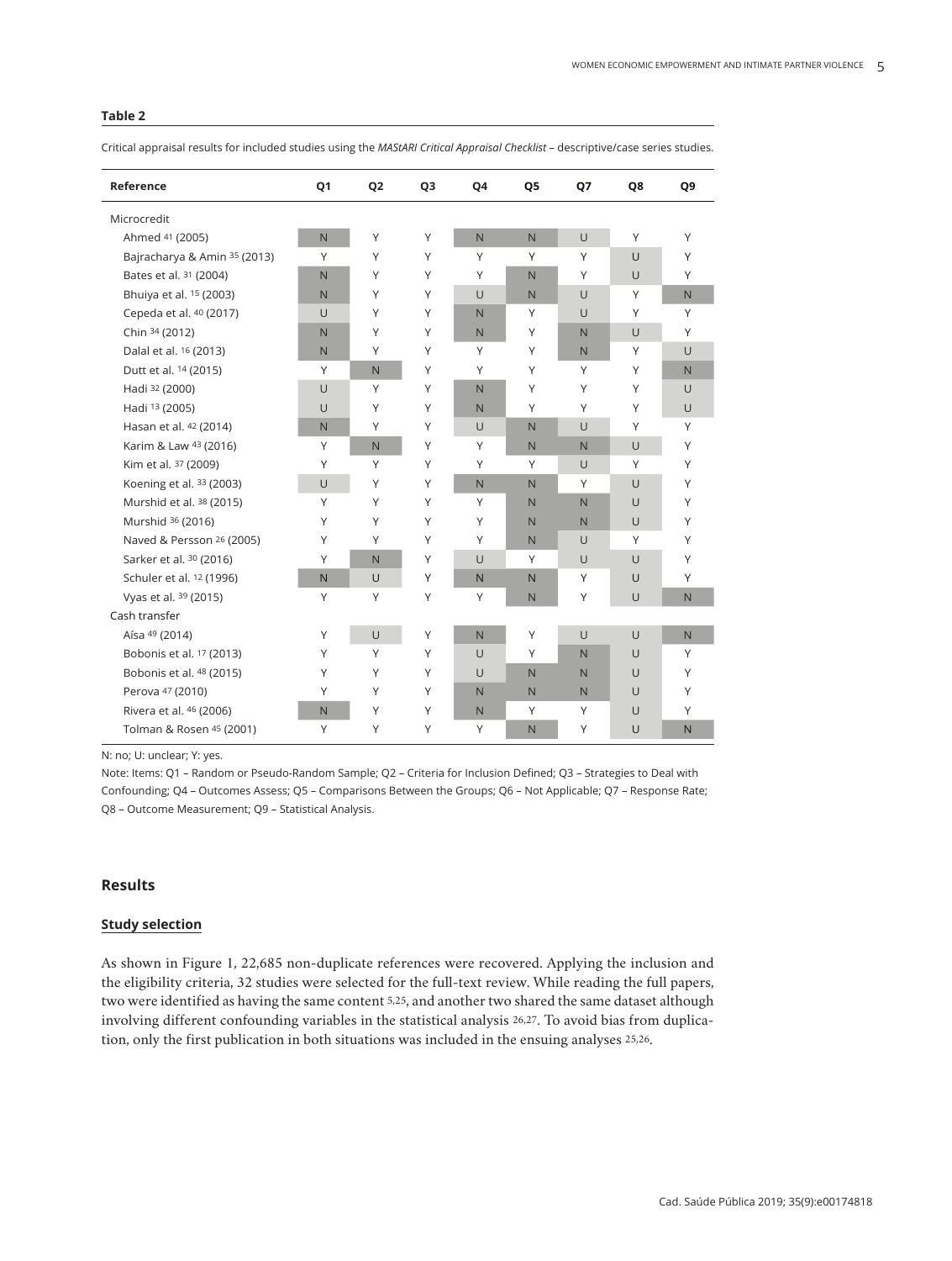#### **Figure 1**

Flow chart of search.



Source: Moher et al. 56. For more information, visit http://www.prisma-statement.org.

## **Study characteristics**

Table 3 shows the general and methodological characteristics of the studies. All were published between 1996 and 2017, particularly after 2010. Research was conducted in Bangladesh (16), Mongolia (1), Tanzania (2), South Africa (3), Uganda (1), United States (1), Guatemala (1), Ecuador (1), Mexico (5) and Peru (1). Twenty-six were surveys and six were randomized controlled trials. Twenty-three studies covered the effects of MP while nine focused on CTP. Most studies concerned married or ever-married women. Only five used specific population: men (2), women with disability (1), school girls (1) and sex workers (1). The comparator groups were composed of women who did not participate in the economic empowerment programs albeit potentially eligible. Physical violence was the most studied type of violence, followed by a combination of physical and sexual violence. The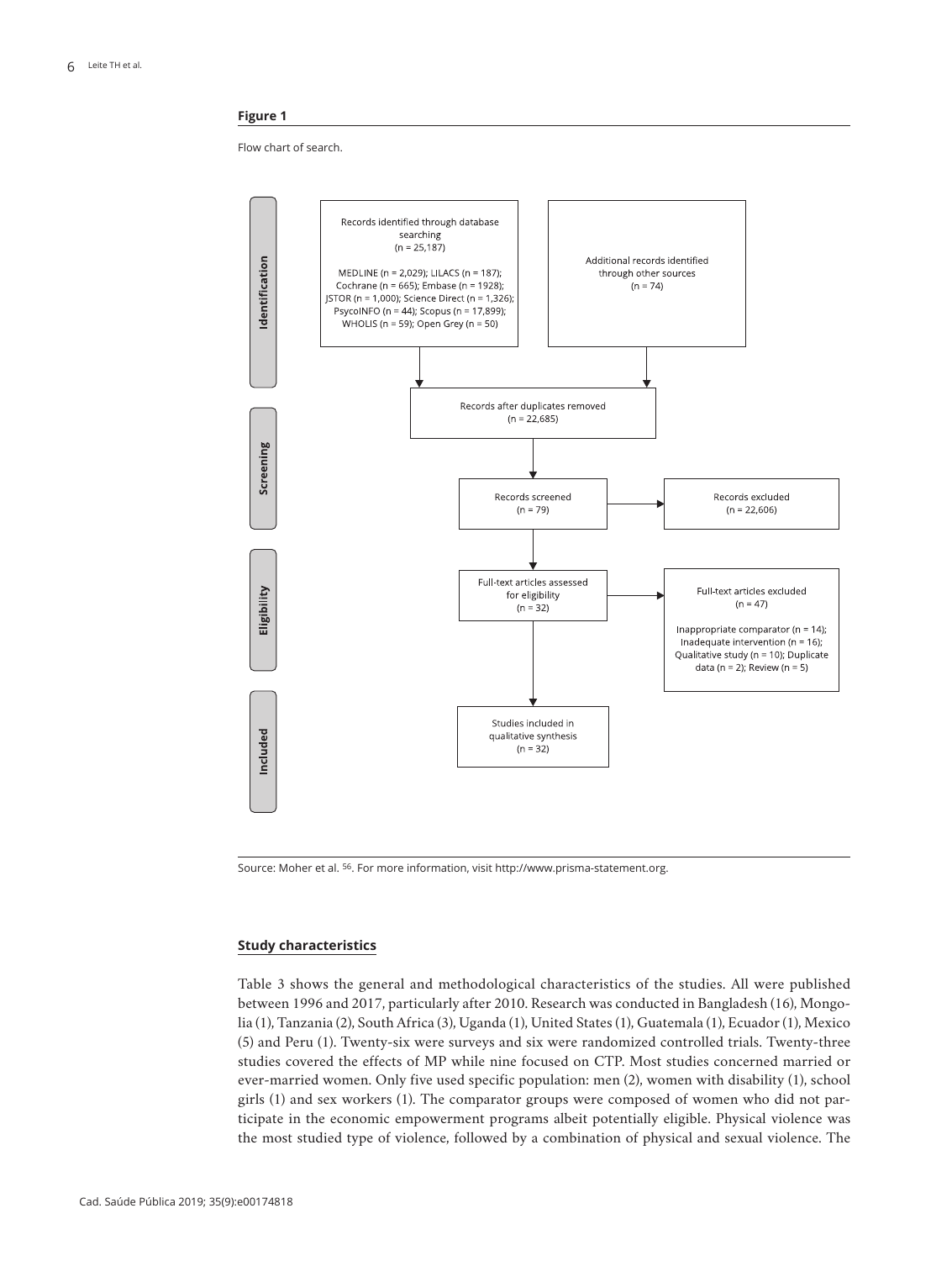# **Table 3**

| <b>References</b>               | Country<br>(Year)      | Study design/<br>Participants/<br>Sample size                                                                                 | <b>Baseline</b><br>prevalence of<br><b>IPV</b>                                                                                              | Intervention                                                                                                   | Control<br>intervention    | Type of IPV/<br><b>Measurement</b><br>tool/Recall<br>period                                                                        | <b>Confounding and</b><br>effect modification<br>variables                                                                                                                                                                                                                                             |
|---------------------------------|------------------------|-------------------------------------------------------------------------------------------------------------------------------|---------------------------------------------------------------------------------------------------------------------------------------------|----------------------------------------------------------------------------------------------------------------|----------------------------|------------------------------------------------------------------------------------------------------------------------------------|--------------------------------------------------------------------------------------------------------------------------------------------------------------------------------------------------------------------------------------------------------------------------------------------------------|
| <b>Microcredit</b>              |                        |                                                                                                                               |                                                                                                                                             |                                                                                                                |                            |                                                                                                                                    |                                                                                                                                                                                                                                                                                                        |
| <b>RCT</b><br>Green et<br>al.28 | Uganda<br>(2015)       | Cluster RCT;<br>rural villages,<br>marriage or<br>single women<br>(14-30 years);<br>Christians: 85%;<br>sample size:<br>1,546 | Not informed                                                                                                                                | Microcredit +<br>business skills<br>training + follow-<br>up support                                           | Microcredit<br>non-members | Physical,<br>psychological<br>violence and<br>control behavior;<br>14 isolated<br>questions about<br>last 8 months                 | Employment, started<br>enterprise since<br>baseline, currently<br>doing business,<br>average work hour<br>per week, income,<br>IPV; recall period: monthly cash earnings,<br>durable assets, non-<br>durable consumption,<br>perceptions of<br>women's autonomy,<br>self-reported<br>autonomy, partner |
| Pronyk et<br>al. 25             | South Africa<br>(2006) | Cluster RCT;<br>rural villages,<br>marriage<br>women (> 50%);<br>sample size: 860                                             | Physical or/<br>and sexual IPV<br>prevalence:<br>11%<br><i>(intervention)</i><br>group) and 9%<br>(comparison<br>group) in the<br>last year | IMAGE *: credit<br>+ training<br>+ lecturer<br>education +<br>ten sessions<br>about gender<br>education        | Microcredit<br>non-members | Physical and<br>sexual IPV<br>combined. WHO's<br>questionnaire **;<br>recall period: last<br>12 months                             | relationship index<br>Women's age, village<br>pair, marital status,<br>lifetime experience<br>of intimate-partner<br>violence by current<br>partner at baseline                                                                                                                                        |
| Tsai et al. 29                  | Mongolia<br>(2016)     | Individual RCT;<br>urban villages,<br>women engage<br>in sex work;<br>Buddhists: 53%;<br>sample size: 107                     | Physical or/<br>and sexual<br>prevalence:<br>48% in control<br>group, 40,4%<br>in microcredit<br>group                                      | $Credit + 4$<br>sessions<br>intervention<br>about sex<br>protection,<br>safety and<br>sexual risk<br>reduction | Microcredit<br>non-members | Physical, sexual<br>and physical<br>and sexual<br>combined IPV; CTS<br>questionnaire ***;<br>recall period: last<br>3 and 6 months | No adjustment                                                                                                                                                                                                                                                                                          |

Identification, participants and main methodological characteristics of the studies selected for the systematic review.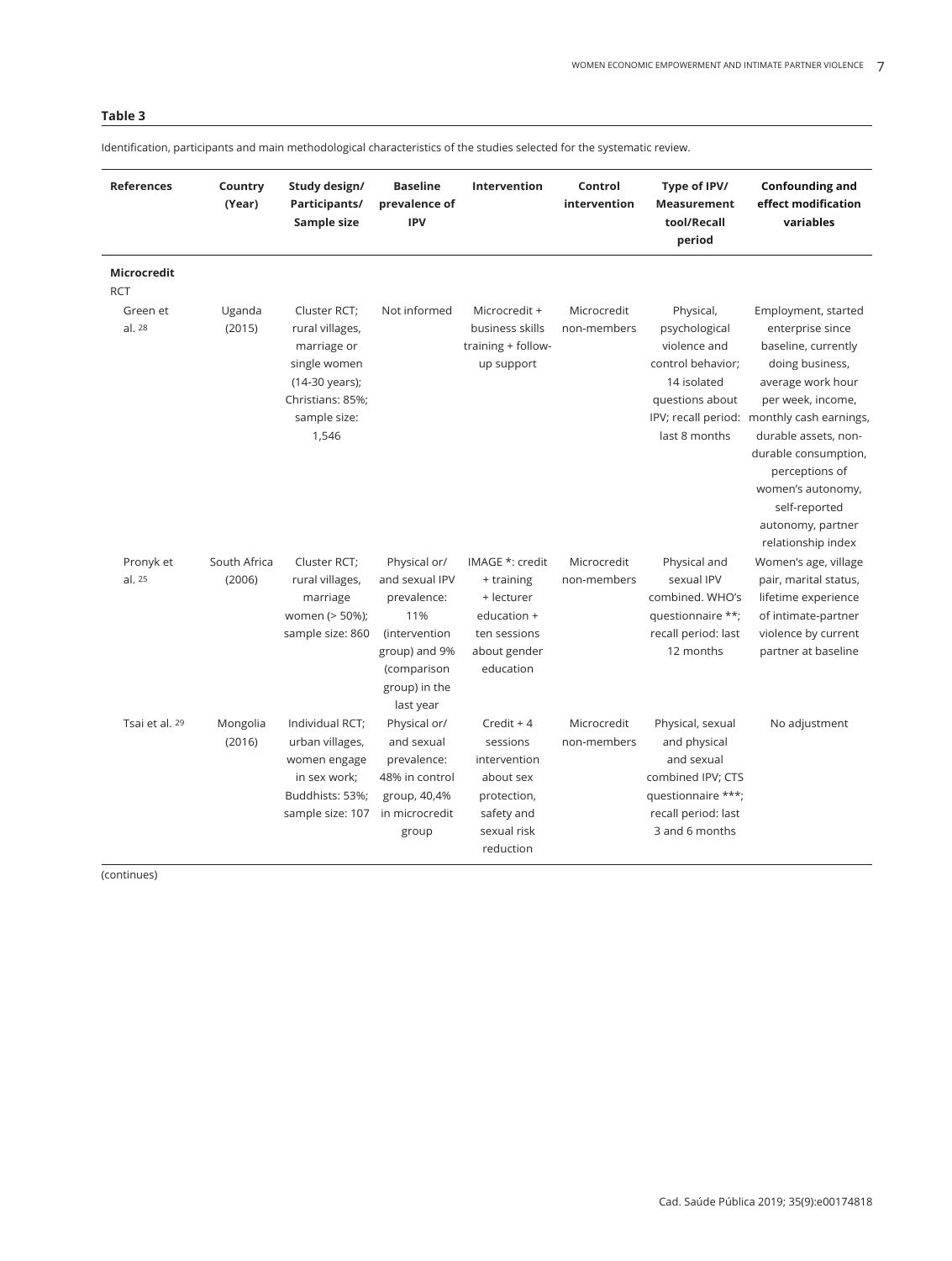| <b>References</b>        | Country<br>(Year)    | Study design/<br>Participants/<br>Sample size                                                                   | <b>Baseline</b><br>prevalence of<br><b>IPV</b>                                                                           | Intervention                                                                                                                                            | Control<br>intervention      | Type of IPV/<br>Measurement<br>tool/Recall<br>period                                                                                    | <b>Confounding and</b><br>effect modification<br>variables                                                                                                         |
|--------------------------|----------------------|-----------------------------------------------------------------------------------------------------------------|--------------------------------------------------------------------------------------------------------------------------|---------------------------------------------------------------------------------------------------------------------------------------------------------|------------------------------|-----------------------------------------------------------------------------------------------------------------------------------------|--------------------------------------------------------------------------------------------------------------------------------------------------------------------|
| <b>Microcredit</b>       |                      |                                                                                                                 |                                                                                                                          |                                                                                                                                                         |                              |                                                                                                                                         |                                                                                                                                                                    |
| Surveys                  |                      |                                                                                                                 |                                                                                                                          |                                                                                                                                                         |                              |                                                                                                                                         |                                                                                                                                                                    |
| Ahmed 41                 | Bangladesh<br>(2005) | Rural village,<br>ever-marriage<br>women (15-49<br>years); Islamics:<br>86,6%; sample<br>size: 2,044            | Prevalence<br>of physical or<br>psychological<br>IPV: 14,5%                                                              | BRAC <sup>#</sup> :<br>non-formal<br>education, skill<br>development<br>training, and<br>collateral-free<br>loan for income<br>generating<br>activities | Eligible BRAC<br>non-members | Physical and<br>psychological<br>violence; isolated<br>questions about<br>IPV; recall period:<br>last 4 months                          | Women's age,<br>education, contribution<br>to household income,<br>currently-alive children,<br>age and schooling<br>of household head,<br>poverty status          |
| Bajracharya<br>& Amin 35 | Bangladesh<br>(2013) | Rural and<br>urban villages,<br>ever-marriage<br>women (15-49<br>years); Muslims:<br>90%; sample<br>size: 4,195 | Prevalence<br>of physical or<br>sexual violence<br>in microcredit<br>group: 28%;<br>microcredit<br>non-members:<br>21,5% | Grameen<br>Bank #, BRAC #,<br>ASA #, Proshika<br># and others<br>microcredit<br>programs                                                                | Microcredit<br>non-members   | Physical and<br>sexual violence;<br>CTS adaptation<br>$(8$ questions) ***;<br>recall period: last<br>12 months                          | Women's age and<br>education, age at first<br>marriage, spouse's<br>education, household<br>size, household sex,<br>socioeconomic status,<br>district, rural/urban |
| Bates et al. 31          | Bangladesh<br>(2004) | Rural villages,<br>marriage<br>women $(50years); Muslims:96%; samplesize: 1,211$                                | Prevalence of<br>physical IPV:<br>35%                                                                                    | Microcredit                                                                                                                                             | Microcredit<br>non-members   | Physical IPV;<br>adaptation<br>of the WHO's<br>questionnaire<br>** (6 questions);<br>recall period: last<br>12 months                   | Women's age,<br>education, and<br>contribution to<br>household income,<br>registered marriage,<br>dowry agreement,<br>household<br>socioeconomic status            |
| Bhuiya et<br>al. 15      | Bangladesh<br>(2003) | Rural village,<br>ever-marriage<br>women (17-70<br>years); Muslims:<br>91%; sample<br>size: 189                 | Lifetime<br>prevalence<br>of physical<br>IPV: 55,8%;<br>psychological<br>IPV: 66,8%                                      | Samities #<br>microcredit                                                                                                                               | Microcredit<br>non-members   | Physical and<br>psychological<br>violence; isolated<br>question about<br>IPV; recall period:<br>in life                                 | Husband's age                                                                                                                                                      |
| Cepeda et<br>al. 40      | Guatemala<br>(2017)  | Rural village,<br>marriage<br>women (80%);<br>Catholics: 95%;<br>sample size: 883 group; 28,5% in               | Prevalence of<br>any type of<br>IPV: 12,7% in<br>microcredit<br>non-microcredit<br>group                                 | Microcredit                                                                                                                                             | Microcredit<br>non-members   | Control behavior,<br>economic and<br>psychological<br>violence; 7<br>isolated questions<br>about IPV; recall<br>period not<br>available | Women's age, number<br>of children, education,<br>wage, women main<br>breadwinner                                                                                  |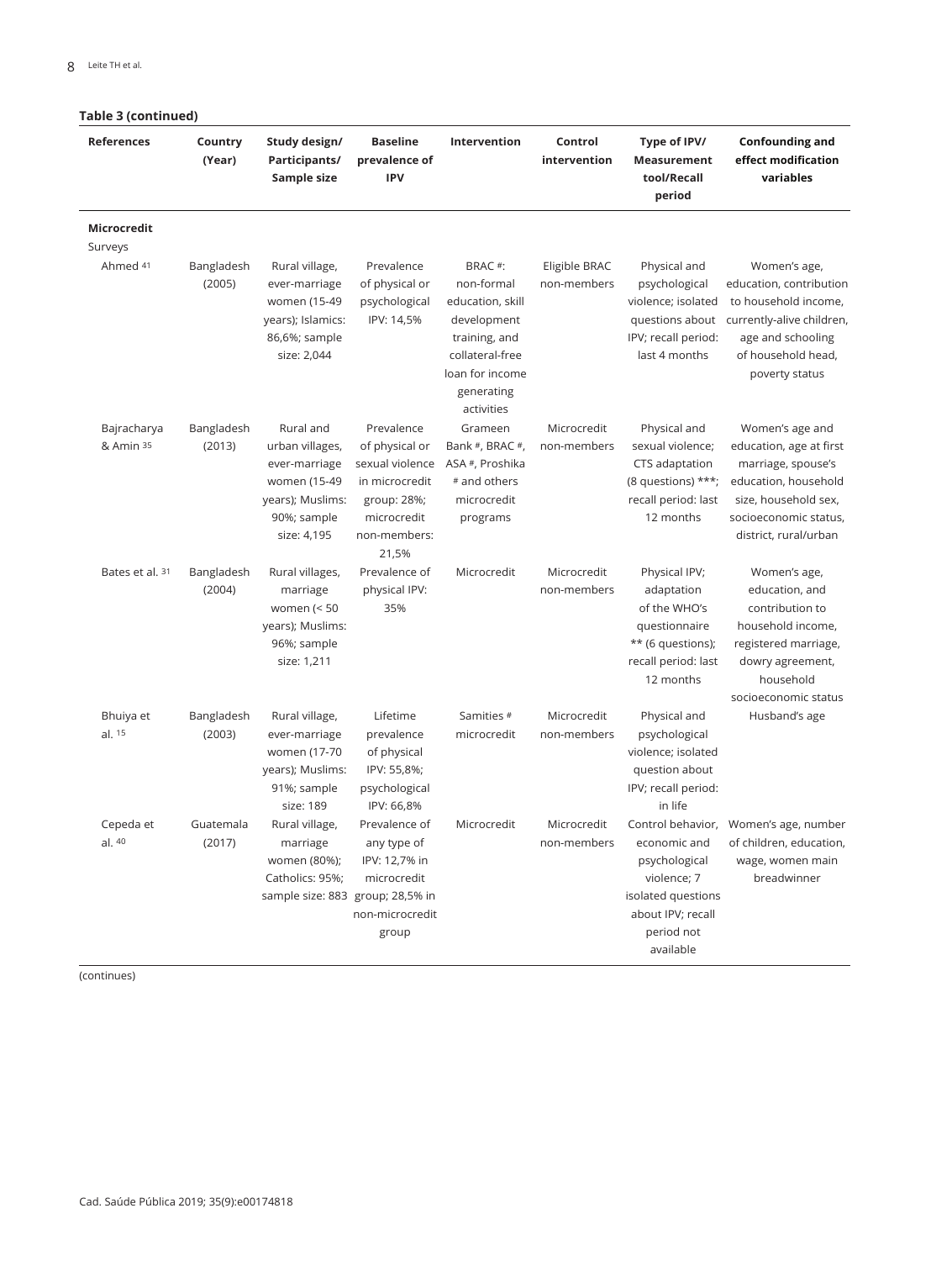| <b>References</b> | Country<br>(Year)    | Study design/<br>Participants/<br>Sample size                                                                                                 | <b>Baseline</b><br>prevalence of<br><b>IPV</b>                                                                 | Intervention                                                                                                       | Control<br>intervention    | Type of IPV/<br><b>Measurement</b><br>tool/Recall<br>period                                                                  | Confounding and<br>effect modification<br>variables                                                                                                                                                                                                                                                                                                                                                  |
|-------------------|----------------------|-----------------------------------------------------------------------------------------------------------------------------------------------|----------------------------------------------------------------------------------------------------------------|--------------------------------------------------------------------------------------------------------------------|----------------------------|------------------------------------------------------------------------------------------------------------------------------|------------------------------------------------------------------------------------------------------------------------------------------------------------------------------------------------------------------------------------------------------------------------------------------------------------------------------------------------------------------------------------------------------|
| Microcredit       |                      |                                                                                                                                               |                                                                                                                |                                                                                                                    |                            |                                                                                                                              |                                                                                                                                                                                                                                                                                                                                                                                                      |
| Surveys           |                      |                                                                                                                                               |                                                                                                                |                                                                                                                    |                            |                                                                                                                              |                                                                                                                                                                                                                                                                                                                                                                                                      |
| Chin 34           | Bangladesh<br>(2012) | Rural village,<br>ever-marriage<br>women;<br>Muslims: 80%;<br>sample size:<br>1,843                                                           | Prevalence<br>of physical or<br>sexual IPV: 38%<br>in microcredit<br>group, 37% in<br>non-microcredit<br>group | Grameen<br>Bank #, BRAC #,<br>BRDB # and<br>Asha #                                                                 | Microcredit<br>non-members | Physical and<br>sexual violence; 6<br>isolated questions<br>about IPV; recall<br>period: last 12<br>months                   | Women's and<br>husband's age and<br>education, number of<br>sons at home, number<br>of children, women's<br>number of unions,<br>religion, land size,<br>distance from village<br>to a health center,<br>distance from village to<br>district headquarters,<br>telephone and<br>television service,<br>family planning, shop<br>presence in village,<br>indicator of satellite,<br>health in village |
| Dalal et al. 16   | Bangladesh<br>(2013) | Urban and<br>rural villages,<br>ever-marriage<br>women (15-49<br>years); Muslims:<br>90%; sample<br>size: 4,464                               | Prevalence of<br>physical or/and<br>sexual IPV: 51%<br>in the past year                                        | Grameen<br>Bank #, BRDB #,<br>BRAC #, Asha #,<br>Proshika # and<br>any microcredit<br>organization                 | Microcredit<br>non-members | Physical, sexual<br>and physical<br>and/or sexual<br>combined; CTS<br>questionnaire ***;<br>recall period: last<br>12 months | Age, residence,<br>education, religion,<br>wealth index. Effect<br>modification: spousal<br>equity and women's<br>education                                                                                                                                                                                                                                                                          |
| Dutt et al. 14    | Tanzania<br>(2016)   | Rural village,<br>marriage<br>women, physical 32% in the past health services,<br>(30-52 years);<br>Christians:<br>61,4%; sample<br>size: 224 | Prevalence of<br>physical IPV:<br>year                                                                         | MWEDO#:<br>education,<br>enterprise<br>development,<br>and through<br>promotion of<br>human and<br>cultural rights | Microcredit<br>non-members | Physical violence;<br>CTS questionnaire<br>***; recall period:<br>last 12 months                                             | Financial decision<br>making, partner<br>control, depression,<br>self-esteem                                                                                                                                                                                                                                                                                                                         |
| Hadi 32           | Bangladesh<br>(2000) | Rural villages,<br>marriage<br>women $(50years); samplesize: 500$                                                                             | Prevalence<br>sexual IPV:<br>26,8% in the<br>past year                                                         | Microcredit<br>fewer than<br>5 years;<br>microcredit 5<br>years or more;<br>no poor ##                             | Microcredit<br>non-members | Sexual IPV; deep<br>interview about<br>IPV; recall period:<br>last 12 months                                                 | Women's and<br>husband's age and<br>education, occupation<br>of husband, land<br>ownership, women's<br>financial contribution                                                                                                                                                                                                                                                                        |
| Hadi 13           | Bangladesh<br>(2005) | Rural villages,<br>marriage<br>women $(50years); samplesize: 500$                                                                             | Prevalence<br>of physical<br>IPV: 22%;<br>psychological:<br>28% in the past<br>years                           | Microcredit<br>fewer than<br>5 years;<br>microcredit 5<br>years or more;<br>no poor ##                             | Microcredit<br>non-members | Physical and<br>psychological IPV;<br>deep interview<br>about IPV; recall<br>period: last 12<br>months                       | Women's age and<br>position, living<br>standard, age at<br>marriage, education,<br>ownership of family                                                                                                                                                                                                                                                                                               |

# **Table 3 (continued)**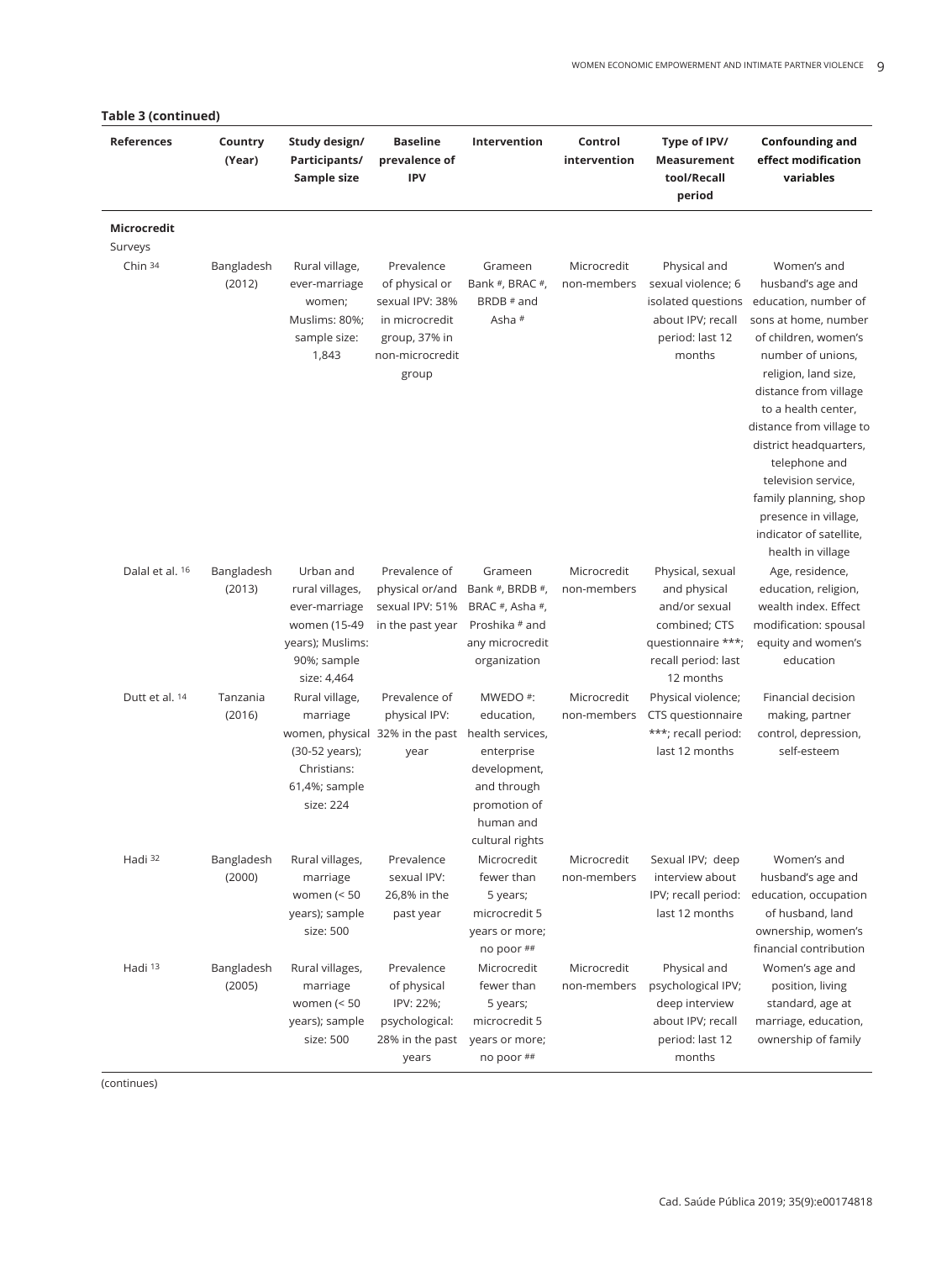| <b>References</b>             | Country<br>(Year)      | Study design/<br>Participants/<br>Sample size                                                                       | <b>Baseline</b><br>prevalence of<br><b>IPV</b>                                        | Intervention                                                                                      | Control<br>intervention    | Type of IPV/<br>Measurement<br>tool/Recall<br>period                                                                                      | <b>Confounding and</b><br>effect modification<br>variables                                                                                                                                                                            |
|-------------------------------|------------------------|---------------------------------------------------------------------------------------------------------------------|---------------------------------------------------------------------------------------|---------------------------------------------------------------------------------------------------|----------------------------|-------------------------------------------------------------------------------------------------------------------------------------------|---------------------------------------------------------------------------------------------------------------------------------------------------------------------------------------------------------------------------------------|
| <b>Microcredit</b>            |                        |                                                                                                                     |                                                                                       |                                                                                                   |                            |                                                                                                                                           |                                                                                                                                                                                                                                       |
| Surveys<br>Hasan et<br>al. 42 | Bangladesh<br>(2014)   | Rural, urban and<br>slum villages,<br>marriage<br>women with<br>disabilities $(> 15$<br>years); sample<br>size: 226 | Prevalence<br>of physical<br>IPV: 28,3%;<br>psychological:<br>41,1%; sexual:<br>18,2% | Microcredit                                                                                       | Microcredit<br>non-members | Physical,<br>psychological<br>and sexual<br>IPV combined;<br>instrument not<br>mentioned; recall<br>period: last 12<br>months             | Women's age, area of<br>residence, education,<br>marital status, degree<br>of disability                                                                                                                                              |
| Karim &<br>Law <sup>43</sup>  | Bangladesh<br>(2016)   | Rural villages,<br>wife-abusive<br>marriage men;<br>sample size: 243                                                | IPV prevalence<br>not informed                                                        | Microcredit<br>active<br>participation;<br>nominal<br>participation ###                           | Microcredit<br>non-members | Physical,<br>psychological<br>and/or sexual IPV<br>combined; WHO's<br>questionnaire **<br>adaptation; recall<br>period: last 12<br>months | Women's and<br>husband's education,<br>marital duration,<br>household<br>landholding. Effect<br>modification: spouse's<br>conservative ideology                                                                                       |
| Kim et al. 37                 | South Africa<br>(2009) | Rural villages,<br>marriage<br>women (><br>50%) 18 years<br>or more;<br>Protestants:<br>73,2%; sample<br>size: 860  | IPV physical<br>and or sexual<br>violence: 11,4%<br>in the past year                  | IMAGE *: credit<br>+ training +<br>lecture educator<br>+ ten session<br>about gender<br>education | Microcredit<br>(only cash) | Physical and<br>sexual IPV<br>combined; WHO's<br>questionnaire **;<br>recall period: last<br>12 months                                    | Women's age, village<br>pair, marital status,<br>lifetime experience<br>of intimate-partner<br>violence by current<br>partner at baseline                                                                                             |
| Koenig et<br>al. 33           | Bangladesh<br>(2003)   | Rural villages,<br>marriage<br>women (20<br>years or more);<br>sample size:<br>10,368                               | Physical IPV<br>prevalence:<br>42%                                                    | Microcredit<br>fewer than<br>2 years;<br>microcredit 2 or<br>more years                           | Microcredit<br>non-members | Physical violence;<br>single question<br>about IPV; recall<br>period not<br>informed                                                      | Women's age,<br>husband's education,<br>area, number of<br>living sons, religion,<br>landholding, family<br>structure, women's<br>autonomy index.<br>Community-level<br>variable: women's<br>education and credit<br>group membership |
| Murshid et<br>al. 38          | Bangladesh<br>(2015)   | Urban and rural<br>villages; ever-<br>married women<br>(15-49 years);<br>Hindus: 94%;<br>sample size:<br>4,163      | Physical and/<br>or sexual IPV<br>prevalence:<br>25%                                  | BRAC <sup>#</sup> ,<br>Grameen<br>Bank #, ASA #,<br>Proshika #                                    | Microcredit<br>non-members | Physical and/<br>or sexual IPV<br>combined; CTS<br>modified ***;<br>recall period: last<br>12 months                                      | Women's and<br>husband's age and<br>education, age and<br>education difference,<br>material assets,<br>currently employed,<br>autonomy, decision-<br>making power. Effect<br>modification: urban/<br>rural population                 |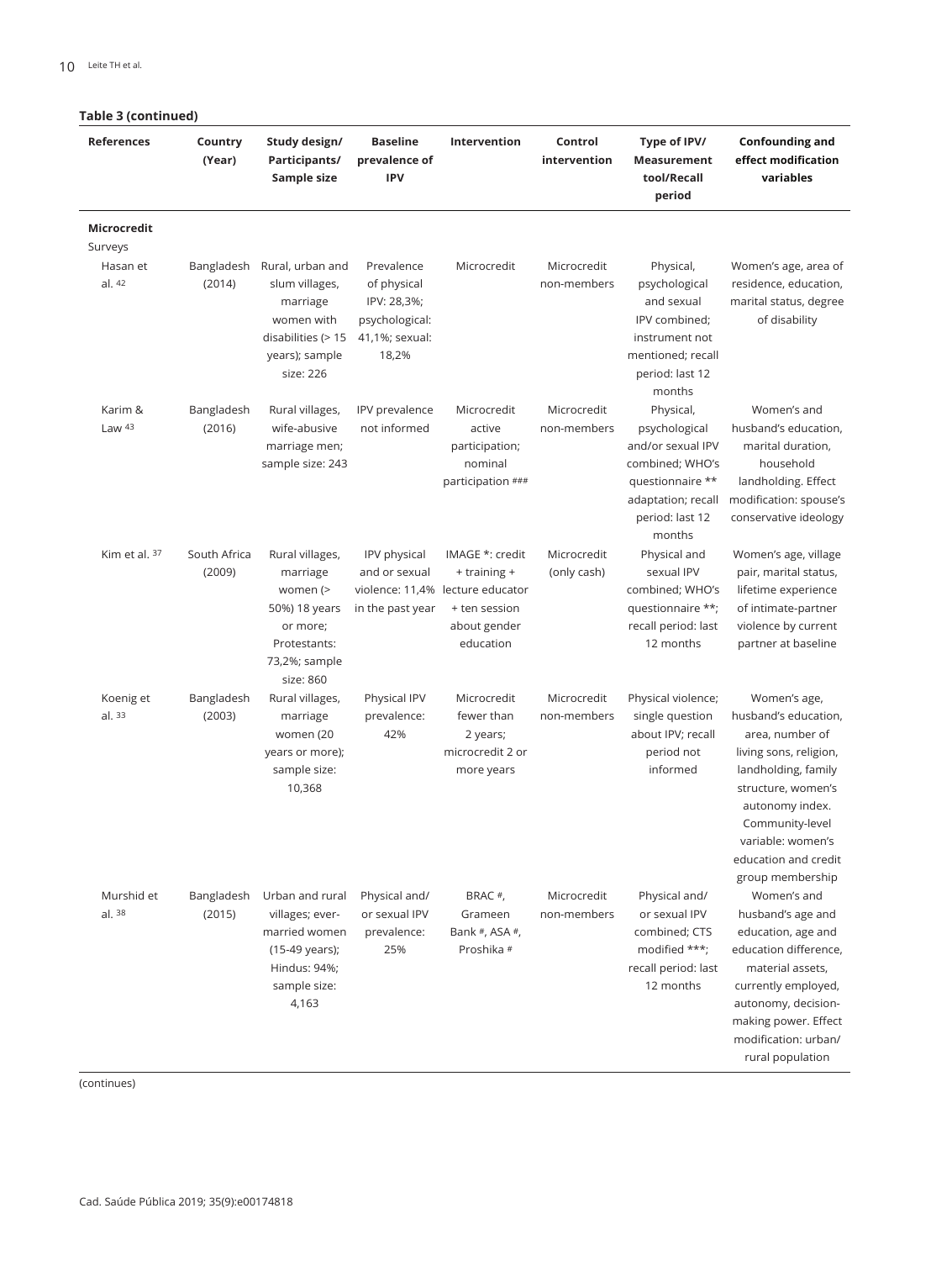| References                    | Country<br>(Year)    | Study design/<br>Participants/<br>Sample size                                                                                         | <b>Baseline</b><br>prevalence of<br><b>IPV</b>                                       | Intervention                                                                                                                               | Control<br>intervention    | Type of IPV/<br><b>Measurement</b><br>tool/Recall<br>period                                                | <b>Confounding and</b><br>effect modification<br>variables                                                                                                                                                                                                                                                                                                |
|-------------------------------|----------------------|---------------------------------------------------------------------------------------------------------------------------------------|--------------------------------------------------------------------------------------|--------------------------------------------------------------------------------------------------------------------------------------------|----------------------------|------------------------------------------------------------------------------------------------------------|-----------------------------------------------------------------------------------------------------------------------------------------------------------------------------------------------------------------------------------------------------------------------------------------------------------------------------------------------------------|
| <b>Microcredit</b><br>Surveys |                      |                                                                                                                                       |                                                                                      |                                                                                                                                            |                            |                                                                                                            |                                                                                                                                                                                                                                                                                                                                                           |
| Murshid 36                    | Bangladesh<br>(2016) | Urban and rural<br>villages; ever-<br>marriage men<br>(15-54 years);<br>sample size:<br>3,336                                         | Physical and/<br>or sexual IPV<br>prevalence:<br>15%                                 | BRAC <sup>#</sup> ,<br>Grameen<br>Bank #, ASA #,<br>Proshika #                                                                             | Microcredit<br>non-members | Physical and/<br>or sexual IPV<br>combined; CTS<br>modified ***;<br>recall period: last<br>12 months       | Women's age and<br>education, urban<br>or rural population,<br>intervention media<br>exposure, wealth<br>assets, current<br>employment. Effect<br>modification: material<br>assets                                                                                                                                                                        |
| Naved &<br>Persson 26         | Bangladesh<br>(2005) | Urban and<br>rural villages;<br>ever-marriage<br>women (15-49<br>years); sample<br>size: 2,702                                        | Physical IPV<br>prevalence:19%<br>(urban), 15,8%<br>(rural) in the<br>past year      | Microcredit                                                                                                                                | Microcredit<br>non-members | Physical IPV; CTS<br>questionnaire ***;<br>recall period: last<br>12 months                                | Women's age and<br>income, husband's<br>education, dowry,<br>in-lows live in the<br>household, respondent<br>relies on natal, family<br>support in crisis,<br>communication<br>between spouses,<br>women's and<br>husband's mother<br>abused by her father,<br>income, muslin,<br>women's attitude<br>toward gender<br>roles, crime in their<br>community |
| Sarker et<br>al. 30           | Bangladesh<br>(2016) | Rural villages,<br>marriage<br>women $(< 49$<br>years); sample<br>size: 180                                                           | Physical IPV<br>prevalence:<br>53,3% in the<br>last 6 months                         | Microcredit                                                                                                                                | Microcredit<br>non-members | Physical IPV;<br>instrument not<br>mentioned; recall<br>period: last 6<br>months                           | Women's and<br>husband's age and<br>education, family<br>income                                                                                                                                                                                                                                                                                           |
| Schuler et<br>al. 12          | Bangladesh<br>(1996) | Rural villages,<br>marriage<br>women $(50years); samplesize: 710$                                                                     | Physical IPV<br>prevalence:<br>47% in the last<br>year                               | Grameen<br>Bank #: credit<br>+ non-formal<br>literacy training;<br>BRAC <sup>#</sup> : credit<br>+ education<br>and health for<br>children | Microcredit<br>non-members | Physical violence;<br>single question<br>about IPV; recall<br>period: last 12<br>months                    | Women's age and<br>education, number<br>of surviving sons and<br>daughters, poverty<br>status, religion, region,<br>contribution to family<br>support                                                                                                                                                                                                     |
| Vyas et al. 39                | Tanzania<br>(2015)   | Urban and<br>rural villages,<br>marriage or<br>cohabiting<br>women (90%),<br>mean age of<br>women: 30<br>years; sample<br>size: 2,084 | Physical or/<br>and sexual IPV<br>prevalence:<br>40% (urban)<br>and 55,6%<br>(rural) | Microcredit<br>cooperative,<br>microcredit<br>exclusive §                                                                                  | Microcredit<br>non-members | Physical and<br>sexual violence; 9<br>isolated questions<br>about IPV; recall<br>period: last 12<br>months | Women's age                                                                                                                                                                                                                                                                                                                                               |

**Table 3 (continued)**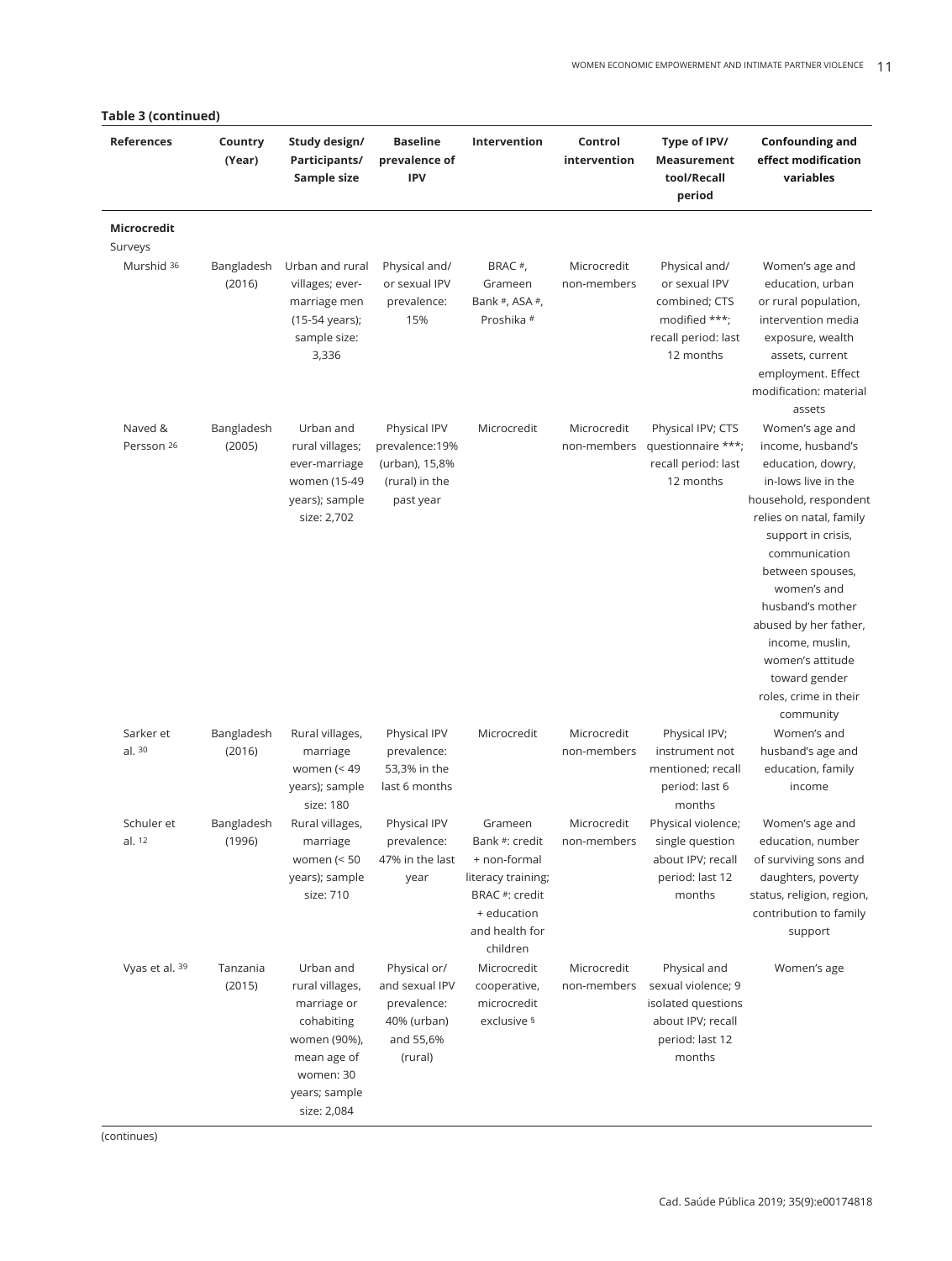| <b>References</b>       | Country<br>(Year)      | Study design/<br>Participants/<br>Sample size                                                                                                                                 | <b>Baseline</b><br>prevalence of<br><b>IPV</b>                                                                                                                                                                          | Intervention                                                                                                   | Control<br>intervention                         | Type of IPV/<br>Measurement<br>tool/Recall<br>period                                          | <b>Confounding and</b><br>effect modification<br>variables                                                                                                                                                                                                                                                                                                                            |
|-------------------------|------------------------|-------------------------------------------------------------------------------------------------------------------------------------------------------------------------------|-------------------------------------------------------------------------------------------------------------------------------------------------------------------------------------------------------------------------|----------------------------------------------------------------------------------------------------------------|-------------------------------------------------|-----------------------------------------------------------------------------------------------|---------------------------------------------------------------------------------------------------------------------------------------------------------------------------------------------------------------------------------------------------------------------------------------------------------------------------------------------------------------------------------------|
| <b>Cash transfer</b>    |                        |                                                                                                                                                                               |                                                                                                                                                                                                                         |                                                                                                                |                                                 |                                                                                               |                                                                                                                                                                                                                                                                                                                                                                                       |
| <b>RCT</b>              |                        |                                                                                                                                                                               |                                                                                                                                                                                                                         |                                                                                                                |                                                 |                                                                                               |                                                                                                                                                                                                                                                                                                                                                                                       |
| Angelucci 6             | Mexico<br>(2008)       | Cluster RCT;<br>rural villages,<br>women with<br>child; sample<br>size: 12,700                                                                                                | IPV prevalence<br>not available                                                                                                                                                                                         | Oportunidades<br>§§ conditional<br>cash transfer<br>program: cash<br>+ health and<br>education for<br>children | Oportunidades<br>non-members                    | Physical IPV;<br>questionnaire<br>and recall period<br>uninformed                             | Women's and<br>husband age,<br>women's education,<br>household size, natural<br>disaster, poverty<br>status, alcohol price.<br>Interaction: transfer<br>size and husband with<br>traditional views of<br>gender role                                                                                                                                                                  |
| Hidrobo &<br>Fernald 18 | Ecuador<br>(2013)      | Cluster RCT;<br>urban and<br>rural villages,<br>marriage<br>women (45%);<br>poor women<br>with a child;<br>Catholics: 74%;<br>sample size:<br>1,250                           | Physical IPV<br>prevalence:<br>30% (control<br>group), 27%<br>(Bono de<br>Desarrollo<br>Humano <sup>§§</sup> ).<br>Psychological<br>IPV prevalence:<br>56% (control<br>group), 52%<br>(Bono de<br>Desarrollo<br>Humano) | Bono de<br>Desarrollo<br>Humano: non-<br>conditional<br>cash transfer<br>program (only<br>cash)                | Bono de<br>Desarrollo<br>Humano non-<br>members | Physical,<br>psychological<br>IPV; WHO's<br>questionnaire<br>**; recall period:<br>unspecific | Age, marital status,<br>race, husband's<br>education, indicator<br>for whether women<br>has had a child die,<br>currently pregnant,<br>asset index, asset<br>index squared, urban/<br>rural, number of<br>children 0-5 years<br>old, whether kitchen<br>is used for sleeping,<br>province indicators.<br>Effect modification:<br>mother education<br>and mother relative<br>education |
| Pettifor et<br>al. 44   | South Africa<br>(2016) | Individual RCT;<br>rural villages,<br>girls aged 13-20<br>years if they<br>were enrolled<br>in school<br>grades 8-11,<br>not married<br>or pregnant;<br>sample size:<br>2,448 | Physical IPV<br>prevalence:<br>17% in the last<br>year                                                                                                                                                                  | Conditional<br>cash transfer<br>program:<br>cash + school<br>attendance (≥<br>80% of school<br>days per month) | Non-member<br>microcredit                       | Physical IPV;<br>questionnaire not<br>mentioned; recall<br>period: last 12<br>months          | Women's age,<br>clustering                                                                                                                                                                                                                                                                                                                                                            |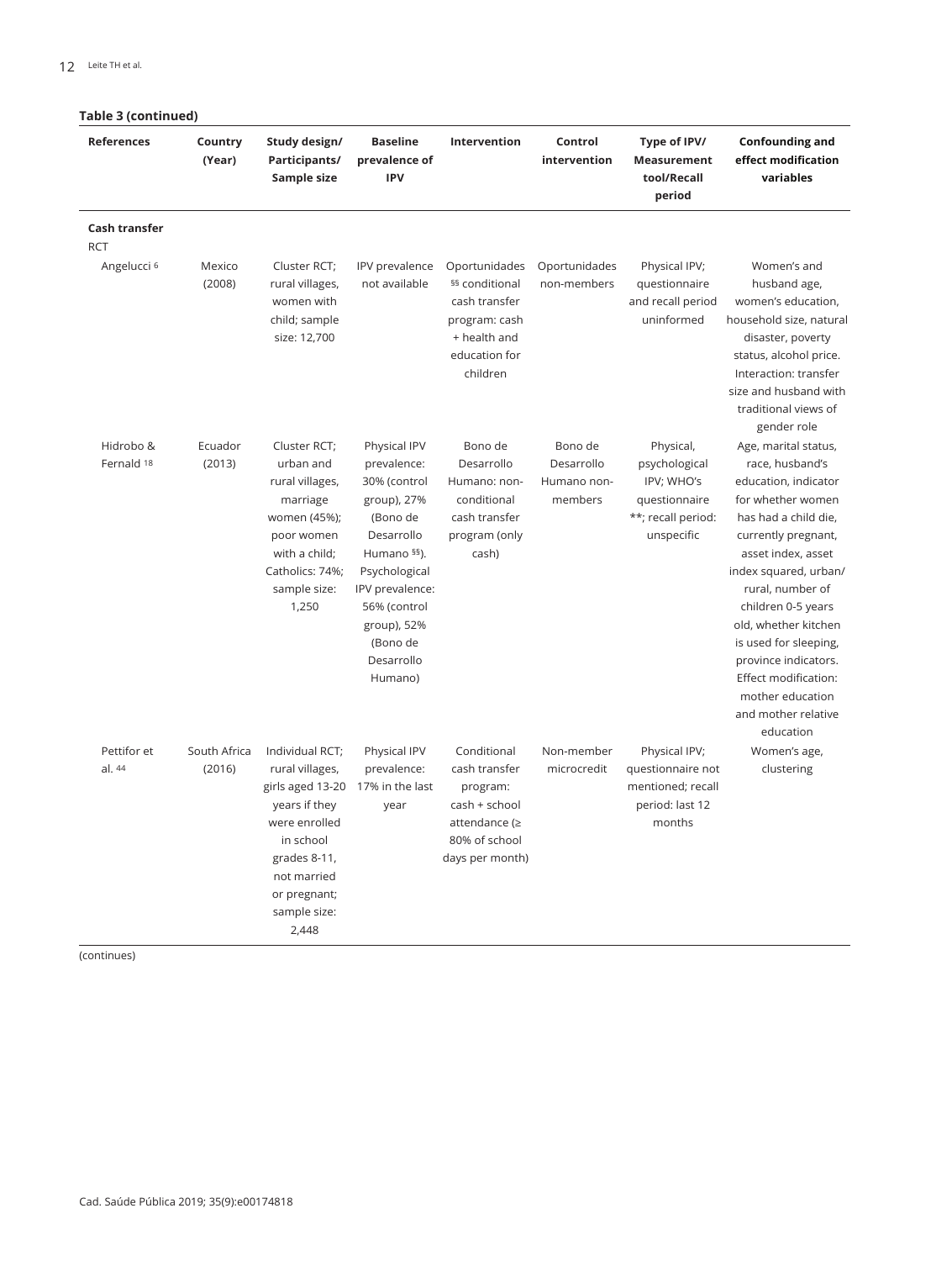| <b>References</b>    | Country<br>(Year) | Study design/<br>Participants/<br>Sample size                                                                                                                                             | <b>Baseline</b><br>prevalence of<br><b>IPV</b>                                                           | Intervention                                                                                                   | Control<br>intervention      | Type of IPV/<br><b>Measurement</b><br>tool/Recall<br>period                                                                                                                 | <b>Confounding and</b><br>effect modification<br>variables                                                                                                                                                                                                                                                             |
|----------------------|-------------------|-------------------------------------------------------------------------------------------------------------------------------------------------------------------------------------------|----------------------------------------------------------------------------------------------------------|----------------------------------------------------------------------------------------------------------------|------------------------------|-----------------------------------------------------------------------------------------------------------------------------------------------------------------------------|------------------------------------------------------------------------------------------------------------------------------------------------------------------------------------------------------------------------------------------------------------------------------------------------------------------------|
| <b>Cash transfer</b> |                   |                                                                                                                                                                                           |                                                                                                          |                                                                                                                |                              |                                                                                                                                                                             |                                                                                                                                                                                                                                                                                                                        |
| Surveys              |                   |                                                                                                                                                                                           |                                                                                                          |                                                                                                                |                              |                                                                                                                                                                             |                                                                                                                                                                                                                                                                                                                        |
| Aísa 49              | Mexico<br>(2014)  | Urban and rural<br>villages, women<br>with child;<br>Catholics: 83%;<br>sample size:<br>1,917                                                                                             | Psychological<br>IPV prevalence:<br>70,5% to<br>Oportunidades<br><sup>§§</sup> member, 68%<br>non-member | Oportunidades<br>conditional<br>cash transfer<br>program: cash<br>+ health and<br>education for<br>children    | Oportunidades<br>non-members | An item about<br>women's power<br>on contraceptive<br>choices was<br>used as a proxy<br>of psychological<br>abuse; recall<br>period: unspecific                             | Number of member's<br>family, dependency,<br>education,<br>remittances, property,<br>rooms, telephone,<br>electric, electronic,<br>water, car, fuel. Effect<br>modification: urban/<br>rural population                                                                                                                |
| Bobonis et<br>al. 17 | Mexico<br>(2013)  | Rural villages,<br>marriage<br>women (15<br>years or older),<br>physical and/or<br>sexual; sample<br>size: 2,867                                                                          | IPV prevalence:<br>16%;<br>physical: 11%,<br>sexual: 9%,<br>psychological:<br>11% in the last<br>year    | Oportunidades<br>§§ conditional<br>cash transfer<br>program: cash<br>+ health and<br>education for<br>children | Oportunidades<br>non-members | Physical,<br>psychological,<br>sexual violence<br>and threat of<br>physical violence;<br>15 questions<br>about IPV based<br>on CTS ***; recall<br>period: last 12<br>months | Women's and<br>husband's age, race<br>and education,<br>household size,<br>marital status, years of<br>marriage, IPV history in<br>women's family. Effect<br>modification: decision-<br>making power, expect<br>gains to marriage, type<br>of marital relationship                                                     |
| Bobonis et<br>al. 48 | Mexico<br>(2015)  | Urban and rural<br>setting, marriage sexual violence<br>women $(> 15$<br>years); sample<br>size: Total $N =$<br>2,867 (survey<br>2003), 4,705<br>(survey 2006),<br>5,800 (survey<br>2011) | Physical and/or<br>IPV prevalence:<br>15,9% (2003),<br>13,7% (2006);<br>10,2% (2011)                     | Oportunidades<br>§§ conditional<br>cash transfer<br>program: cash<br>+ health and<br>education for<br>children | Oportunidades<br>non-members | Physical, sexual,<br>and psychological<br>violence; 16<br>isolated questions<br>about IPV; recall<br>period: last 12<br>months                                              | Women and partner's<br>age, education and<br>indigenous status,<br>attainment level,<br>household size,<br>cohabiting couple<br>indicator, years in<br>union, histories of<br>spousal abuse in<br>parental household<br>during childhood                                                                               |
| Perova 47            | Peru (2010)       | Urban and<br>rural villages,<br>marriage<br>women (15-49<br>years); Catholics:<br>76%; sample<br>size: 3,904                                                                              | Physical IPV<br>prevalence:<br>14%,<br>sexual: 4%,<br>psychological:<br>15% in the last<br>year          | Juntos §§:<br>conditional<br>cash transfer<br>program: cash<br>+ health and<br>education for<br>children       | Juntos non-<br>members       | Physical,<br>psychological and<br>sexual violence;<br>20 isolated<br>questions about<br>IPV; recall period:<br>last 12 months                                               | Women's age<br>and education,<br>health insurance,<br>cohabitation, paid<br>employment,<br>women's family IPV,<br>electricity, hygienic<br>restroom, piped<br>water, family farming,<br>land, household<br>material, urban/rural.<br>Interaction: number<br>of children, women's<br>family IPV as a child,<br>paid job |

# **Table 3 (continued)**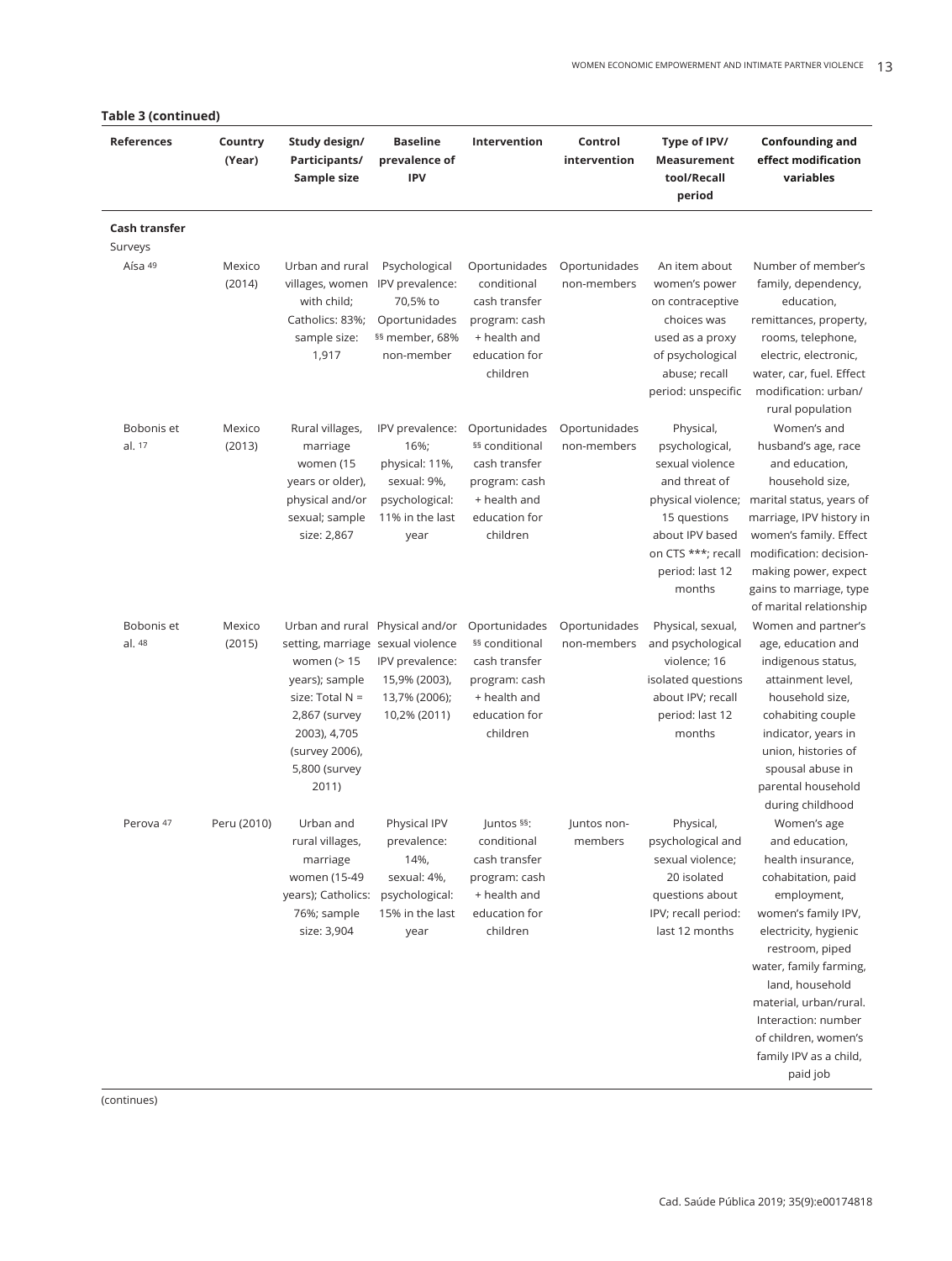| <b>References</b>               | Country<br>(Year) | Study design/<br>Participants/<br>Sample size                                                                | <b>Baseline</b><br>prevalence of<br><b>IPV</b>                                                                              | Intervention                                                                                             | Control<br>intervention                                                                                                                                                                               | Type of IPV/<br>Measurement<br>tool/Recall<br>period                                                                          | <b>Confounding and</b><br>effect modification<br>variables                                                                                                                                                                                                                                                             |
|---------------------------------|-------------------|--------------------------------------------------------------------------------------------------------------|-----------------------------------------------------------------------------------------------------------------------------|----------------------------------------------------------------------------------------------------------|-------------------------------------------------------------------------------------------------------------------------------------------------------------------------------------------------------|-------------------------------------------------------------------------------------------------------------------------------|------------------------------------------------------------------------------------------------------------------------------------------------------------------------------------------------------------------------------------------------------------------------------------------------------------------------|
| <b>Cash transfer</b><br>Surveys |                   |                                                                                                              |                                                                                                                             |                                                                                                          |                                                                                                                                                                                                       |                                                                                                                               |                                                                                                                                                                                                                                                                                                                        |
| Perova 47                       | Peru (2010)       | Urban and<br>rural villages,<br>marriage<br>women (15-49<br>years); Catholics:<br>76%; sample<br>size: 3,904 | Physical IPV<br>prevalence:<br>14%,<br>sexual: 4%,<br>psychological:<br>15% in the last<br>year                             | luntos §§:<br>conditional<br>cash transfer<br>program: cash<br>+ health and<br>education for<br>children | Juntos non-<br>members                                                                                                                                                                                | Physical,<br>psychological and<br>sexual violence;<br>20 isolated<br>questions about<br>IPV; recall period:<br>last 12 months | Women's age<br>and education,<br>health insurance,<br>cohabitation, paid<br>employment,<br>women's family IPV,<br>electricity, hygienic<br>restroom, piped<br>water, family farming,<br>land, household<br>material, urban/rural.<br>Interaction: number<br>of children, women's<br>family IPV as a child,<br>paid job |
| Rivera et<br>al. 46             | Mexico (2006)     | Urban setting,<br>marriage<br>women (> 50%),<br>18-55 year;<br>sample size:<br>2,558                         | Physical IPV<br>prevalence:<br>18.7%<br>(Oportunidades<br>§§); 15,6%<br>(control<br>internal),<br>22% (control<br>external) | conditional<br>cash transfer<br>program: cash<br>+ health and<br>education for<br>children               | Oportunidades External control:<br>community<br>without<br>Oportunidades<br>(292); internal<br>control: eligible<br>in communities<br>that receive<br>Oportunidades<br>but do not<br>receive the cash | Physical,<br>psychological,<br>sexual and<br>economic<br>violence; 20<br>about IPV; recall<br>period: last 12<br>months       | Women's age and<br>education, control<br>group, IPV in<br>childhood, previous<br>marriage, alcohol<br>isolated questions consumption, freedom<br>of women, decision<br>expenditure, decision<br>about have children                                                                                                    |
| Tolman &<br>Rosen 45            | USA (2001)        | Urban setting,<br>single mothers<br>(18-54 years);<br>Chistians: 91,4%;<br>sample size: 753                  | Physical IPV<br>prevalence:<br>14,9% in the<br>last year                                                                    | TANF §§: non-<br>conditional<br>cash transfer<br>program (only<br>cash)                                  | TANF non-me<br>mbers                                                                                                                                                                                  | Physical violence;<br>modified CTS ***;<br>recall period: last<br>12 months                                                   | Uninformed                                                                                                                                                                                                                                                                                                             |

ASA: Association for Social Advancement; BRAC: Bangladesh Rehabilitation Assistance Committee; BRDB: Bangladesh Rural Development Board; CTS: *Conflict Tactics Scale*; IPV: intimate partner violence; MWEDO: Massai Woman Development Organization; RCT: randomized clinical trials;

TANF: Temporary Assistance for Needy Families; WHO: World Health Organization.

\* Name of microcredit intervention;

\*\* Questionnaire suggested by the WHO to measure IPV;

\*\*\* Created by Murray A. Straus to measure IPV;

# Microcredit financial institution;

## Time of women's participation in the program; no poor: women not eligible to microcredit program;

### Active participation: women who have microcredit and are involved in microcredit activity; nominal participation: women who have microcredit but are not involved in microcredit activity;

§ Microcredit cooperative: women working together; microcredit alone: woman working alone;

§§ Cash transfer programs.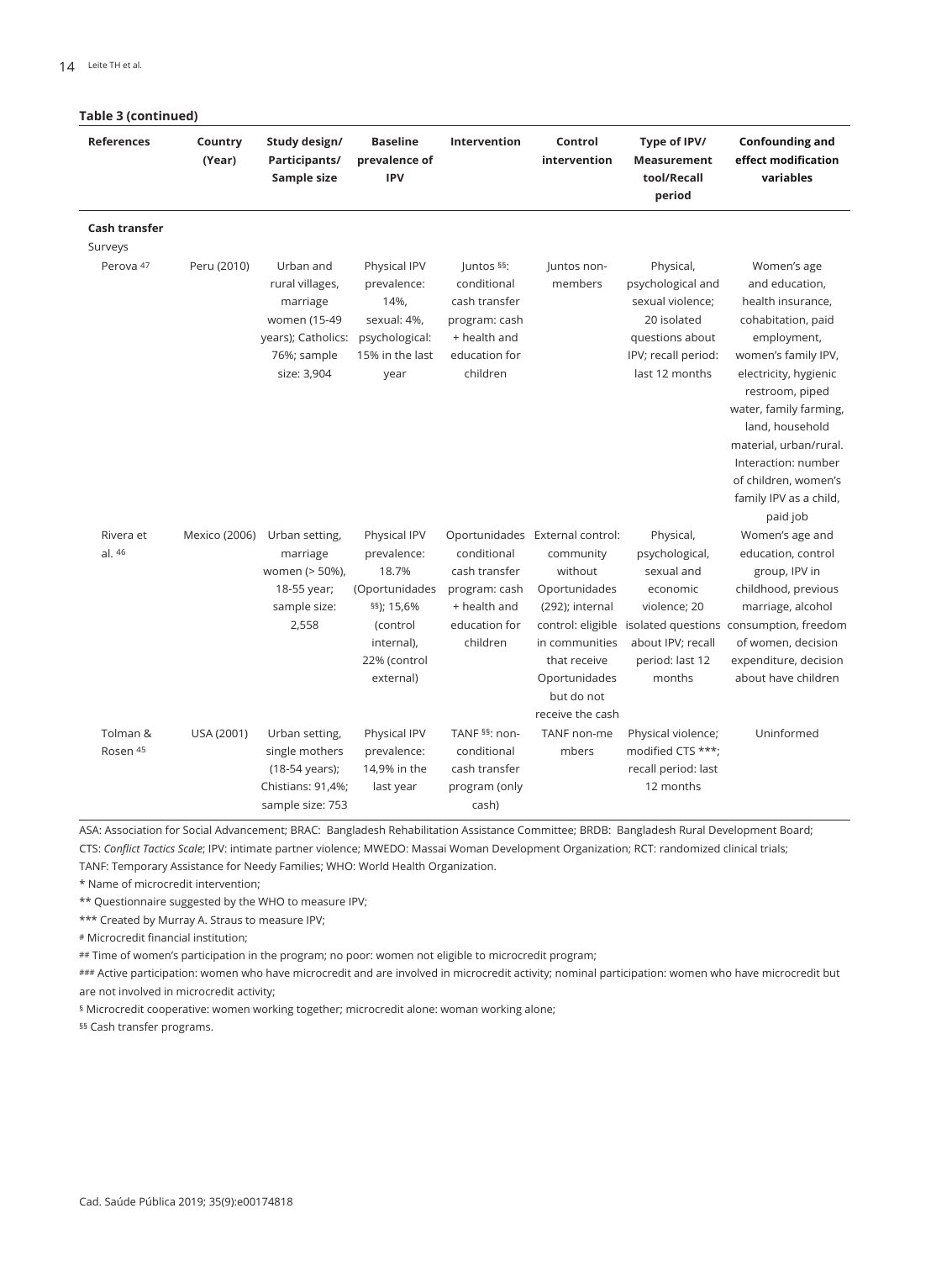questionnaires mostly used to measure IPV were the *Conflict Tactics Scales* (9 studies) and the World Health Organization (WHO) measurement tool (5 studies). Adjustment for women's age and education were most often employed in the multivariate statistical analyses. Women's decision-making power, education, years of participation in the program, and place of residence (urban vs. rural) were tested as effect modifiers often.

# **Main results**

Table 4 presents a qualitative summary of the studies' main results, according to the type of intervention, study designs and violence.

# **• Microcredit programs**

Three randomized clinical trial (RCT) 25,28,29 analyzed the impact of MP on IPV. As presented on Table 4, the studies did not find any effect of MP on physical and sexual abuse, and on physical and psychological abuse combined. Nevertheless, the microcredit (IMAGE) seems to be a protective intervention against physical and sexual IPV when studied in tandem 25.

The results from the nine surveys assessing the association between MP and physical violence were heterogeneous, even after a stratified analysis according to IPV baseline prevalence; religion; or place of living. Among these studies, two indicated that including women in MP increased physical

#### **Table 4**

Effect and statistical estimators of the impact of microcredits (MP) and cash transfer programs (CTP) on different types of violence.

| Reference                        | <b>Physical violence</b>                        | Psychological<br>violence       | <b>Sexual violence</b>                        | Physical and/or<br>sexual violence            | Physical and/<br>or psychological<br>violence                      |
|----------------------------------|-------------------------------------------------|---------------------------------|-----------------------------------------------|-----------------------------------------------|--------------------------------------------------------------------|
| <b>Microcredit</b><br><b>RCT</b> |                                                 |                                 |                                               |                                               |                                                                    |
| Green et al. 28 (2015)           |                                                 |                                 |                                               |                                               | $\beta$ = 0.02; 95%CI: -0.1;<br>0.14                               |
| Pronyk et al. 25 (2006)          |                                                 |                                 |                                               | OR = 0.45; 95%CI: 0.23;<br>0.91               |                                                                    |
| Tsai et al. <sup>29</sup> (2016) | $\beta$ = 0.091 (p-value non-<br>significant *) |                                 | $\beta$ = 0.379 (p- value<br>non-significant) | $\beta$ = 0.118 (p-value non-<br>significant) |                                                                    |
| Surveys                          |                                                 |                                 |                                               |                                               |                                                                    |
| Ahmed 41 (2005)                  |                                                 |                                 |                                               |                                               | OR = 1.47; 95%CI: 0.96;<br>2.33<br>OR = 0.64; 95%CI: 0.25;<br>1.66 |
| Bajracharya &<br>Amin 35 (2013)  |                                                 |                                 |                                               | $RD = 0.018$ (p-value<br>non-significant)     |                                                                    |
| Bates et al. 31 (2004)           | OR = 0.75; 95%CI: 0.56;<br>1.00                 |                                 |                                               |                                               |                                                                    |
| Bhuiya et al. 15 (2003)          | OR = 1.88; 95%CI: not<br>informed               |                                 |                                               |                                               |                                                                    |
| Cepeda et al. 40 (2017)          |                                                 | OR = 0.70; 95%CI: 0.50;<br>0.97 |                                               |                                               |                                                                    |
| Chin 34 (2012)                   |                                                 | ٠                               |                                               | $\beta$ = 0.152 (p-value non-<br>significant) |                                                                    |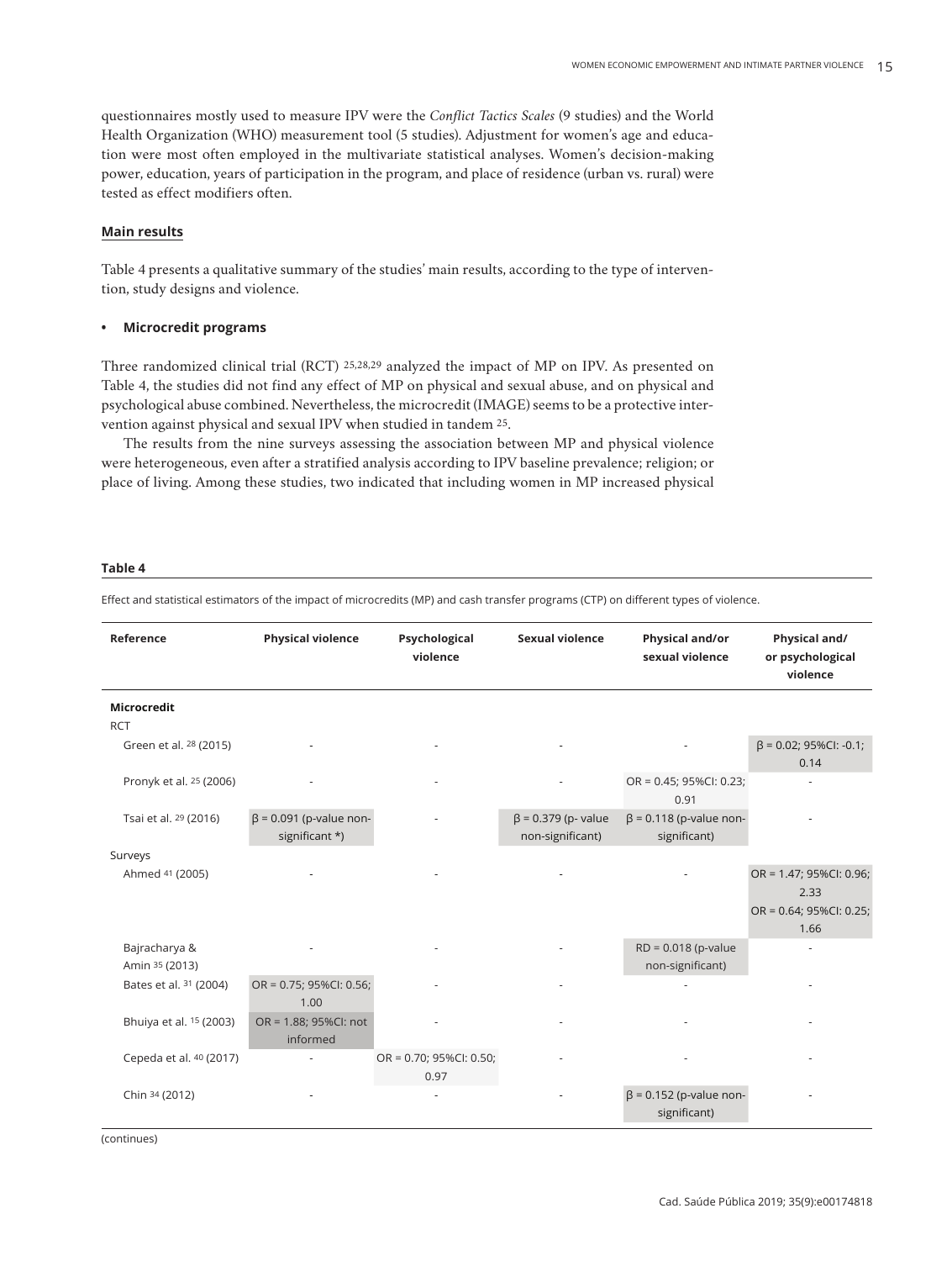| Reference              | <b>Physical violence</b>                     | Psychological<br>violence | <b>Sexual violence</b>                                                           | Physical and/or<br>sexual violence        | Physical and/<br>or psychological<br>violence |
|------------------------|----------------------------------------------|---------------------------|----------------------------------------------------------------------------------|-------------------------------------------|-----------------------------------------------|
| <b>Microcredit</b>     |                                              |                           |                                                                                  |                                           |                                               |
| Surveys                |                                              |                           |                                                                                  |                                           |                                               |
| Dalal et al. 16 (2013) | Women with health                            |                           | Woman with health                                                                | Women with decision                       |                                               |
|                        | decision power and                           |                           | decision power and                                                               | making power and                          |                                               |
|                        | primary education:                           |                           | primary education:                                                               | primary education:                        |                                               |
|                        | OR = 1.83; 95%Cl:1.39;                       |                           | $OR = 0.93; 95\% CI:$                                                            | OR = 1.83; 95%Cl:1.40;                    |                                               |
|                        | 2.40; secondary                              |                           | 0.58; 1.32; secondary                                                            | 2.41; secondary                           |                                               |
|                        | education: $OR = 2.74$ ;                     |                           | education: $OR = 1.34$ ;                                                         | education: $OR = 2.67$ ;                  |                                               |
|                        | 95%CI: 2.03; 3.69; high                      |                           | 95%CI: 0.83; 2.14;                                                               | 95%Cl: 1.98; 3.61; high                   |                                               |
|                        | education: $OR = 3.20$ ;                     |                           | higher education: $OR =$                                                         | education: $OR = 3.20$ ;                  |                                               |
|                        | 95%CI: 1.62; 6.34                            |                           | 4.5; 95%Cl: 1.85; 11.19                                                          | 95%Cl:1.62; 6.34                          |                                               |
|                        | Women without health                         |                           |                                                                                  | Women without health Women without health |                                               |
|                        | decision power and                           |                           | decision power and                                                               | decision power and                        |                                               |
|                        | primary education:                           |                           | primary education:                                                               | primary education:                        |                                               |
|                        | $OR = 1.26$ ; 95%CI:                         |                           | OR = 0.79; 95%CI:                                                                | $OR = 1.25$ ; 95%CI:                      |                                               |
|                        | 0.88; 1.81; secondary                        |                           | 0.45; 1.39; secondary                                                            | 0.87; 1.79; secondary                     |                                               |
|                        | education: $OR = 1.23$ ;                     |                           | education: $OR = 1.30$ ;                                                         | education: $OR = 1.22$ ;                  |                                               |
|                        | 95%CI: 0.81; 1.86;                           |                           | 95%CI: 0.63; 2.70;                                                               | 95%CI: 0.80; 1.84;                        |                                               |
|                        | higher education: $OR =$                     |                           | higher education:<br>insufficient women                                          | higher education: $OR =$                  |                                               |
|                        | 1.47; 95%CI: 0.34; 6.44                      |                           |                                                                                  | 1.47; 95%CI: 0.34; 6.44                   |                                               |
| Dutt et al. 14 (2015)  | <b>Business cooperative</b>                  |                           |                                                                                  |                                           |                                               |
|                        | - several women                              |                           |                                                                                  |                                           |                                               |
|                        | working together:<br>$\beta$ = -0.13; 95%CI: |                           |                                                                                  |                                           |                                               |
|                        | $-0.30; -0.02$                               |                           |                                                                                  |                                           |                                               |
|                        |                                              |                           |                                                                                  |                                           |                                               |
|                        | Independent owner (-)                        |                           | Microcredit                                                                      |                                           |                                               |
| Hadi 32 (2000)         |                                              |                           | participation less                                                               |                                           |                                               |
|                        |                                              |                           | than 5 years: $OR =$                                                             |                                           |                                               |
|                        |                                              |                           | 0.79 (p-value non-                                                               |                                           |                                               |
|                        |                                              |                           | significant)                                                                     |                                           |                                               |
|                        |                                              |                           | Microcredit                                                                      |                                           |                                               |
|                        |                                              |                           | participation for 5                                                              |                                           |                                               |
|                        |                                              |                           | years or more: OR                                                                |                                           |                                               |
|                        |                                              |                           | $= 0.65$ (p-value non-                                                           |                                           |                                               |
|                        |                                              |                           | significant)                                                                     |                                           |                                               |
| Hadi 13 (2005)         | Microcredit                                  | Microcredit               |                                                                                  |                                           |                                               |
|                        | participation less                           | participation less        |                                                                                  |                                           |                                               |
|                        | than 5 years: $OR =$                         | than 5 years: $OR =$      |                                                                                  |                                           |                                               |
|                        | 0.75 (p-value non-                           | 0.56 (p-value non-        |                                                                                  |                                           |                                               |
|                        | significant)                                 | significant)              |                                                                                  |                                           |                                               |
|                        | Microcredit                                  | Microcredit               |                                                                                  |                                           |                                               |
|                        | participation for 5                          | participation for 5       |                                                                                  |                                           |                                               |
|                        | years or more: $OR =$                        | years or more: $OR =$     |                                                                                  |                                           |                                               |
|                        | $0.32$ (p-value < 0.05)                      | $0.35$ (p-value < 0.05)   |                                                                                  |                                           |                                               |
| Hasan et al. 42 (2014) |                                              |                           | Physical, sexual and psychological violence combined: OR = 3.46 (p-value < 0.05) |                                           |                                               |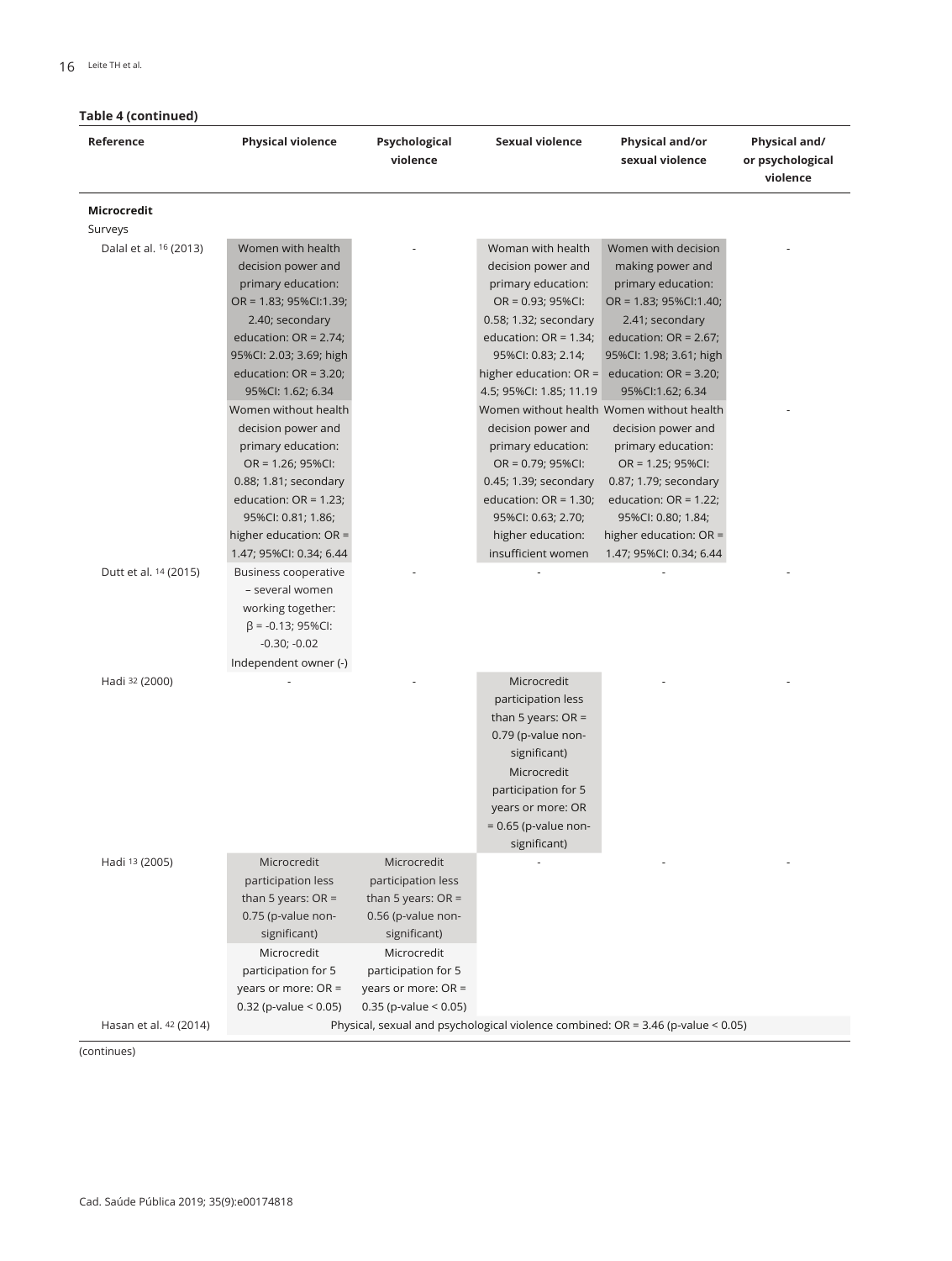| Reference                                   | <b>Physical violence</b>                                          | Psychological<br>violence | <b>Sexual violence</b> | Physical and/or<br>sexual violence           | Physical and/<br>or psychological<br>violence |  |  |  |
|---------------------------------------------|-------------------------------------------------------------------|---------------------------|------------------------|----------------------------------------------|-----------------------------------------------|--|--|--|
| <b>Microcredit</b>                          |                                                                   |                           |                        |                                              |                                               |  |  |  |
| Surveys<br>Karim & Law <sup>43</sup> (2016) |                                                                   |                           |                        |                                              |                                               |  |  |  |
|                                             | Physical, sexual and psychological violence combined.             |                           |                        |                                              |                                               |  |  |  |
|                                             | Active participation: $\beta$ = -0.194 (p-value < 0.05)           |                           |                        |                                              |                                               |  |  |  |
|                                             | Physical, sexual and psychological violence combined.             |                           |                        |                                              |                                               |  |  |  |
|                                             | Nominal participation: $\beta$ = -0.095 (p-value non-significant) |                           |                        |                                              |                                               |  |  |  |
| Kim et al. 37 (2009)                        |                                                                   |                           |                        | IMAGE **: OR = $0.51$ ;                      |                                               |  |  |  |
|                                             |                                                                   |                           |                        | 95%CI: 0.28; 0.93                            |                                               |  |  |  |
|                                             |                                                                   |                           |                        | Only credit **: OR =                         |                                               |  |  |  |
|                                             |                                                                   |                           |                        | 0.86; 95%Cl: 0.22; 3.36                      |                                               |  |  |  |
| Koenig et al. 33 (2003)                     | Jessore (Bangladesh):                                             |                           |                        |                                              |                                               |  |  |  |
|                                             | $β = -1.682 (p-value)$                                            |                           |                        |                                              |                                               |  |  |  |
|                                             | non-significant)<br>Sirajgonj (Bangladesh):                       |                           |                        |                                              |                                               |  |  |  |
|                                             | $β = -0.713 (p-value)$                                            |                           |                        |                                              |                                               |  |  |  |
|                                             | non-significant)                                                  |                           |                        |                                              |                                               |  |  |  |
| Murshid et al. 38                           |                                                                   |                           |                        | Women with relatively                        |                                               |  |  |  |
| (2015)                                      |                                                                   |                           |                        | better economic                              |                                               |  |  |  |
|                                             |                                                                   |                           |                        | status: $\beta$ = 0.47                       |                                               |  |  |  |
|                                             |                                                                   |                           |                        | $(p-value < 0.05)$                           |                                               |  |  |  |
|                                             |                                                                   |                           |                        | Poorer women: $\beta$ =                      |                                               |  |  |  |
|                                             |                                                                   |                           |                        | -0.04 (p-value non-                          |                                               |  |  |  |
| Murshid 36 (2016)                           |                                                                   |                           |                        | significant)<br>$\beta$ = 0.22 (p-value non- |                                               |  |  |  |
|                                             |                                                                   |                           |                        | significant)                                 |                                               |  |  |  |
| Naved & Person 26                           | Urban: $OR = 1.83$                                                |                           |                        |                                              |                                               |  |  |  |
| (2005)                                      | $(p-value < 0.05)$                                                |                           |                        |                                              |                                               |  |  |  |
|                                             | Rural: $OR = 1.08$                                                |                           |                        |                                              |                                               |  |  |  |
|                                             | (p-value non-                                                     |                           |                        |                                              |                                               |  |  |  |
|                                             | significant)                                                      |                           |                        |                                              |                                               |  |  |  |
| Sarker et al. 30 (2016)                     | OR = $5.4$ (p-value <<br>0.05                                     |                           |                        |                                              |                                               |  |  |  |
| Schuler et al. 12 (1996)                    | Grameen Bank **:                                                  |                           |                        |                                              |                                               |  |  |  |
|                                             | OR = 0.30; 95%CI:                                                 |                           |                        |                                              |                                               |  |  |  |
|                                             | 0.18; 0.51                                                        |                           |                        |                                              |                                               |  |  |  |
|                                             | BRAC **: OR = $0.44$ ;                                            |                           |                        |                                              |                                               |  |  |  |
|                                             | 95%CI: 0.28; 0.70                                                 |                           |                        |                                              |                                               |  |  |  |

# **Table 4 (continued)**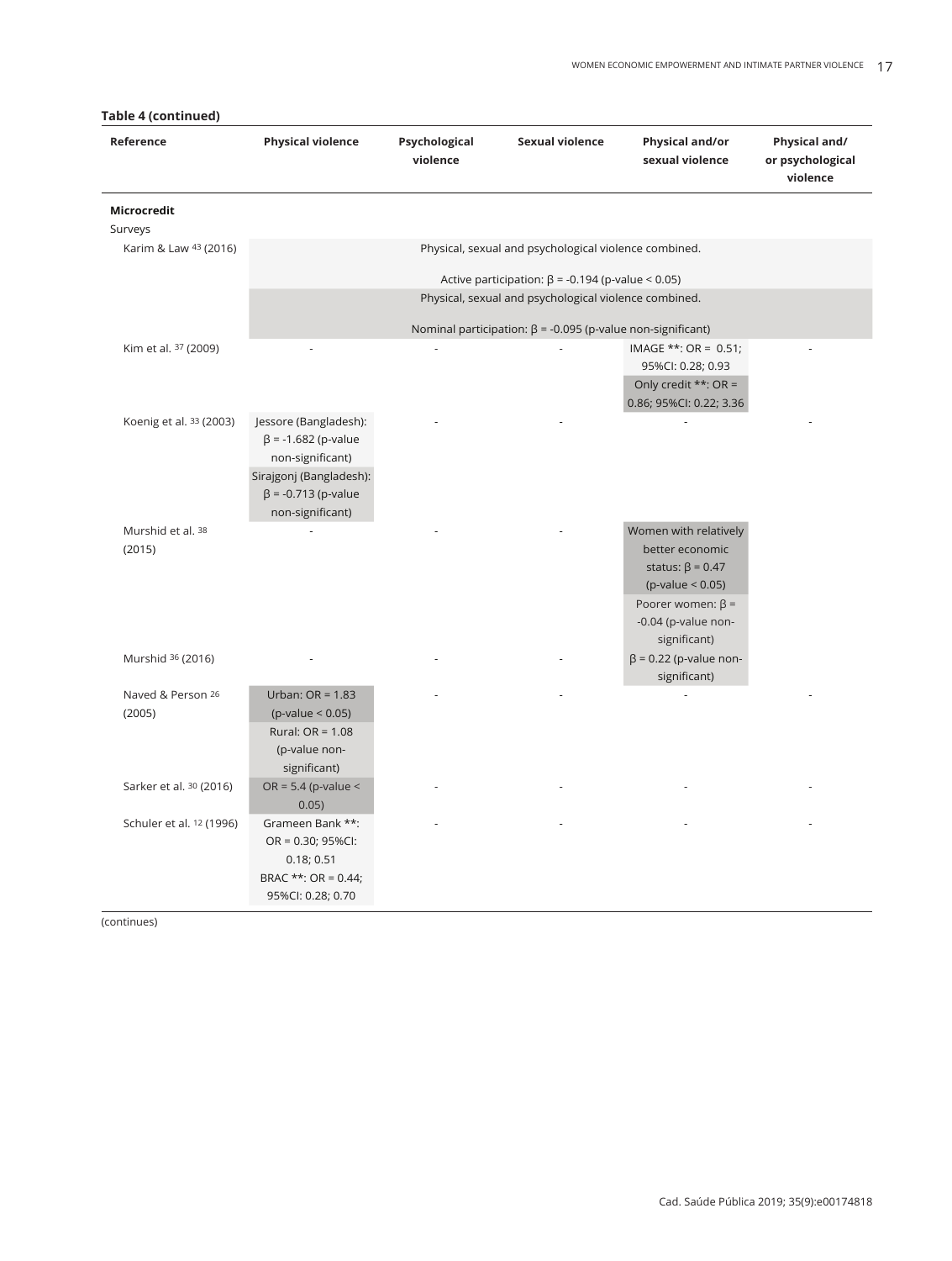| Table 4 (continued)                         |                                                                                                                                                                                                              |                                                                                                            |                        |                                                                                                                                                                                                                                                                                                                                                                                                                                           |                                               |  |  |
|---------------------------------------------|--------------------------------------------------------------------------------------------------------------------------------------------------------------------------------------------------------------|------------------------------------------------------------------------------------------------------------|------------------------|-------------------------------------------------------------------------------------------------------------------------------------------------------------------------------------------------------------------------------------------------------------------------------------------------------------------------------------------------------------------------------------------------------------------------------------------|-----------------------------------------------|--|--|
| Reference                                   | <b>Physical violence</b>                                                                                                                                                                                     | Psychological<br>violence                                                                                  | <b>Sexual violence</b> | Physical and/or<br>sexual violence                                                                                                                                                                                                                                                                                                                                                                                                        | Physical and/<br>or psychological<br>violence |  |  |
| Microcredit                                 |                                                                                                                                                                                                              |                                                                                                            |                        |                                                                                                                                                                                                                                                                                                                                                                                                                                           |                                               |  |  |
| Surveys                                     |                                                                                                                                                                                                              |                                                                                                            |                        |                                                                                                                                                                                                                                                                                                                                                                                                                                           |                                               |  |  |
|                                             | BRAC **: OR = $0.44$ ;<br>95%Cl: 0.28; 0.70                                                                                                                                                                  |                                                                                                            |                        |                                                                                                                                                                                                                                                                                                                                                                                                                                           |                                               |  |  |
| Vyas et al. 39 (2015)                       |                                                                                                                                                                                                              |                                                                                                            |                        | Dar es Salaam<br>(Tanzania): cooperative<br>- several women<br>working together: OR =<br>0.40 (p-value $< 0.05$ )<br>Dar es Salaam<br>(Tanzania): exclusive -<br>women working alone:<br>OR = $1.79$ ; (p-value <<br>0.05)<br>Mbeya (Tanzania):<br>cooperative - several<br>women working<br>together: $OR =$<br>0.70 (p-value non-<br>significant)<br>Mbeya (Tanzania):<br>exclusive - women<br>working alone: OR=<br>0.68 (p-value non- |                                               |  |  |
| <b>Cash transfer</b>                        |                                                                                                                                                                                                              |                                                                                                            |                        | significant)                                                                                                                                                                                                                                                                                                                                                                                                                              |                                               |  |  |
| <b>RCT</b><br>Angelucci <sup>6</sup> (2008) | Small values of cash<br>transfer: $\beta$ = -0.08<br>(p-value $< 0.05$ )<br>Higher values of cash<br>transfer and husband<br>with traditional views<br>of gender role: $\beta$ =<br>$0.033$ (p-value < 0.05) |                                                                                                            |                        |                                                                                                                                                                                                                                                                                                                                                                                                                                           |                                               |  |  |
| Hidrobo & Fernald 18<br>(2013)              | Women with more<br>than primary<br>schooling: $\beta$ =<br>-0.04 (p-value non-<br>significant)<br>No effect (effect                                                                                          | Women with more<br>than primary<br>schooling: $\beta$ = -0.21<br>$(p-value < 0.05)$<br>Women had less than |                        |                                                                                                                                                                                                                                                                                                                                                                                                                                           |                                               |  |  |
|                                             | measure not                                                                                                                                                                                                  | primary schooling and                                                                                      |                        |                                                                                                                                                                                                                                                                                                                                                                                                                                           |                                               |  |  |
|                                             | informed)                                                                                                                                                                                                    | had equal to or higher                                                                                     |                        |                                                                                                                                                                                                                                                                                                                                                                                                                                           |                                               |  |  |

education than their partners: β = 0.09 (p-value < 0.05)

- - - -

(continues)

Pettifor et al. 44 (2016) OR = 0.66; 95%CI: 0.59;

0.74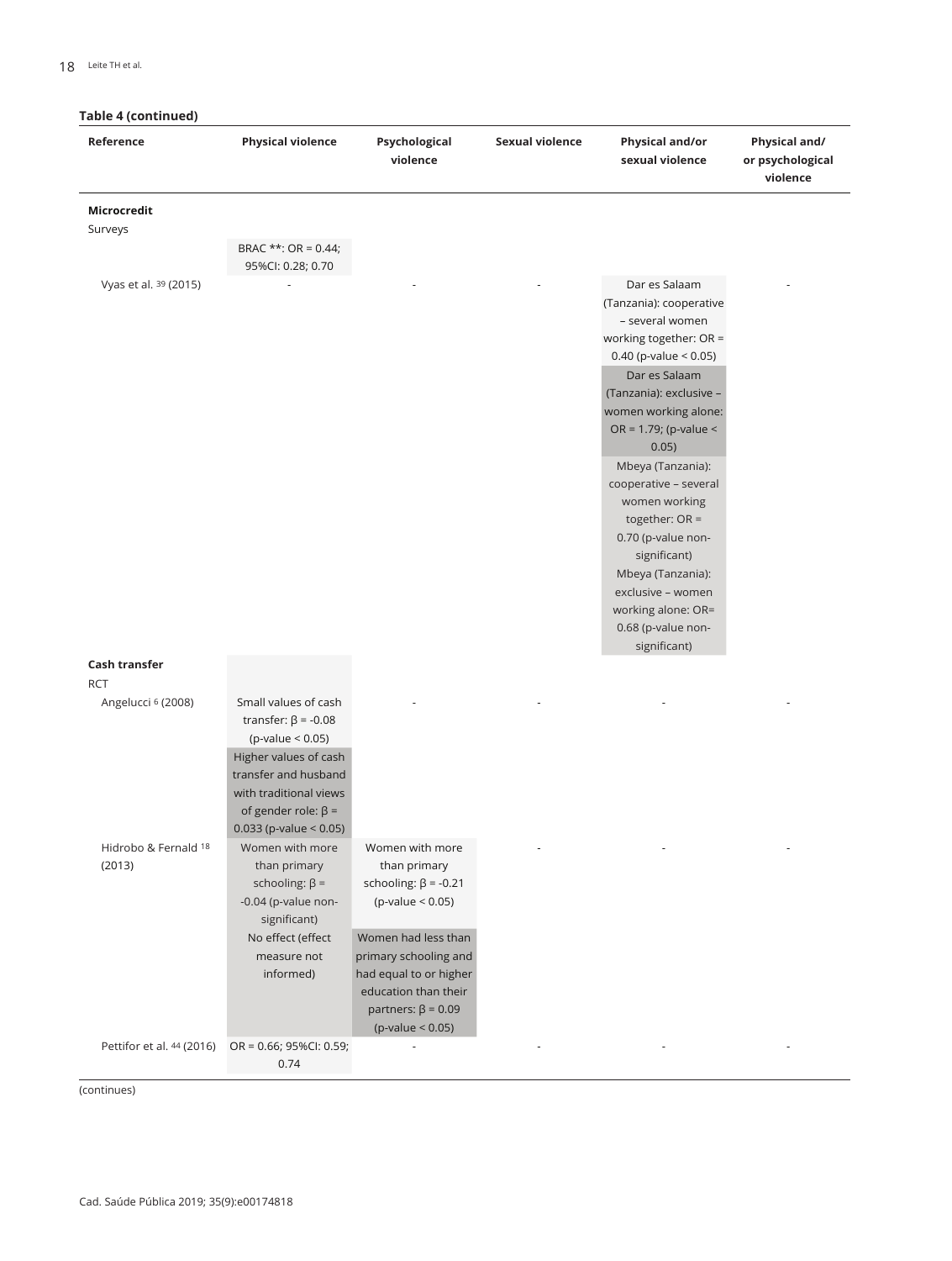| Reference                 | <b>Physical violence</b>     | Psychological<br>violence                                               | <b>Sexual violence</b>       | Physical and/or<br>sexual violence | Physical and/<br>or psychological<br>violence |
|---------------------------|------------------------------|-------------------------------------------------------------------------|------------------------------|------------------------------------|-----------------------------------------------|
| <b>Cash transfer</b>      |                              |                                                                         |                              |                                    |                                               |
| Surveys                   |                              |                                                                         |                              |                                    |                                               |
| Aísa <sup>49</sup> (2014) |                              | Urban: $\beta$ = 0.150                                                  |                              |                                    |                                               |
|                           |                              | (p-value $< 0.05$ )                                                     |                              |                                    |                                               |
|                           |                              | Rural: $\beta$ = 0.116                                                  |                              |                                    |                                               |
|                           |                              | (p-value non-                                                           |                              |                                    |                                               |
|                           |                              | significant)                                                            |                              |                                    |                                               |
| Bobonis et al. 17         | $β = -0.070$ (p-value <      | $\beta$ = 0.041 (p-value non-                                           | $\beta$ = -0.066 (p-value    | $β = -0.096 (p-value <$            |                                               |
| $(2013)$ ***              | 0.05)                        | significant)                                                            | non-significant)             | 0.05)                              |                                               |
| Bobonis et al. 48         | $\beta$ = -0.016 (p-value    | $\beta$ = 0.049 (p-value <                                              | $\beta$ = 0.037 (p-value <   | $\beta$ = -0.032 (p-value          |                                               |
| (2015)                    | non-significant)             | 0.05)                                                                   | 0.05)                        | non-significant)                   |                                               |
| Perova 47 (2010)          | Number of children:          | Number of children: β                                                   | Number of children:          |                                    |                                               |
|                           | $\beta$ = 0.02 (p-value non- | $= 0.02$ (p-value $< 0.05$ )                                            | $\beta$ = 0.00 (p-value non- |                                    |                                               |
|                           | significant)                 |                                                                         | significant)                 |                                    |                                               |
|                           | Father use to beat           | Father use to beat                                                      | Father use to beat           |                                    |                                               |
|                           | her mother: $\beta$ =        | her mother: $\beta$ =                                                   | her mother: $\beta$ = 0.03   |                                    |                                               |
|                           | 0.05 (p-value non-           | 0.04 (p-value non-                                                      | $(p-value < 0.05)$           |                                    |                                               |
|                           | significant)                 | significant)                                                            |                              |                                    |                                               |
|                           | Women have a                 | Woman have a cash                                                       | Woman have a cash            |                                    |                                               |
|                           | cash paid job: $\beta$ =     | paid job: $\beta$ = -0.07                                               | paid job: $\beta$ = -0.05    |                                    |                                               |
|                           | -0.02 (p-value non-          | $(p-value < 0.05)$                                                      | $(p-value < 0.05)$           |                                    |                                               |
|                           | significant)                 | Internal control: OR =                                                  | Internal control: OR =       |                                    |                                               |
| Rivera et al. 46 (2006)   | Internal control: $OR =$     | 1.31; 95%CI: 0.86; 2.04 0.79; 95%CI: 0.56; 1.09 1.58; 95%CI: 0.90; 2.77 |                              |                                    |                                               |
|                           |                              | External control: OR = External control: OR = External control: OR =    |                              |                                    |                                               |
|                           |                              | 0.81; 95%Cl: 0.62; 1.05 0.75; 95%Cl: 0;60; 0.93 0.82; 95%Cl: 0.60; 1.12 |                              |                                    |                                               |
| Tolman & Rosen 45         | No effect (effect            |                                                                         |                              |                                    |                                               |
| (2001)                    | measure not                  |                                                                         |                              |                                    |                                               |
|                           | informed)                    |                                                                         |                              |                                    |                                               |
|                           |                              |                                                                         |                              |                                    |                                               |

#### **Table 4 (continued)**

-: not measured; 95%CI: 95% confidence interval; BRAC: Bangladesh Rehabilitation Assistance Committee; OR: odds ratio; RCT: randomized clinical trials; RD: risk difference.

\* p-value non-significant: p-value > 0.05;

\*\* Microcredit intervention program;

\*\*\* There was no effect modification considering decision-making power, expect gains to marriage and type of marital relationship. Note: light gray (protective factor); gray (no effect); dark gray (risk factor).

IPV 15,30, whereas one indicated decline 12, one suggested no relationship 31, and five showed effect modification by women's education and decision-making power in marriage 16; period of women's participation in the program  $13,32$ ; living in a rural or urban area  $26$ ; the municipality of residence  $33$ ; and type of microcredit organization (cooperative or individual-based credit) 14. The seven survey studies assessing the effects of MP on physical and or sexual violence also failed to show a clear picture, not even when stratifying the studies by the characteristics described before. As shown in Table 4, whereas three studies found no effect of MP on these type of IPV 34,35,36, four suggested that the effect was modified by women's education and decision-making power in marriage 16; type of microcredit (with or without gender transformative intervention) 37; women's economic status 38; and different municipalities and business arrangement (cooperative vs. individual-based credit) could influence the results 39.

Only two surveys assessed the repercussions of MP following psychological violence. One found a protective effect 40, whereas the other suggested that women attending the program five or more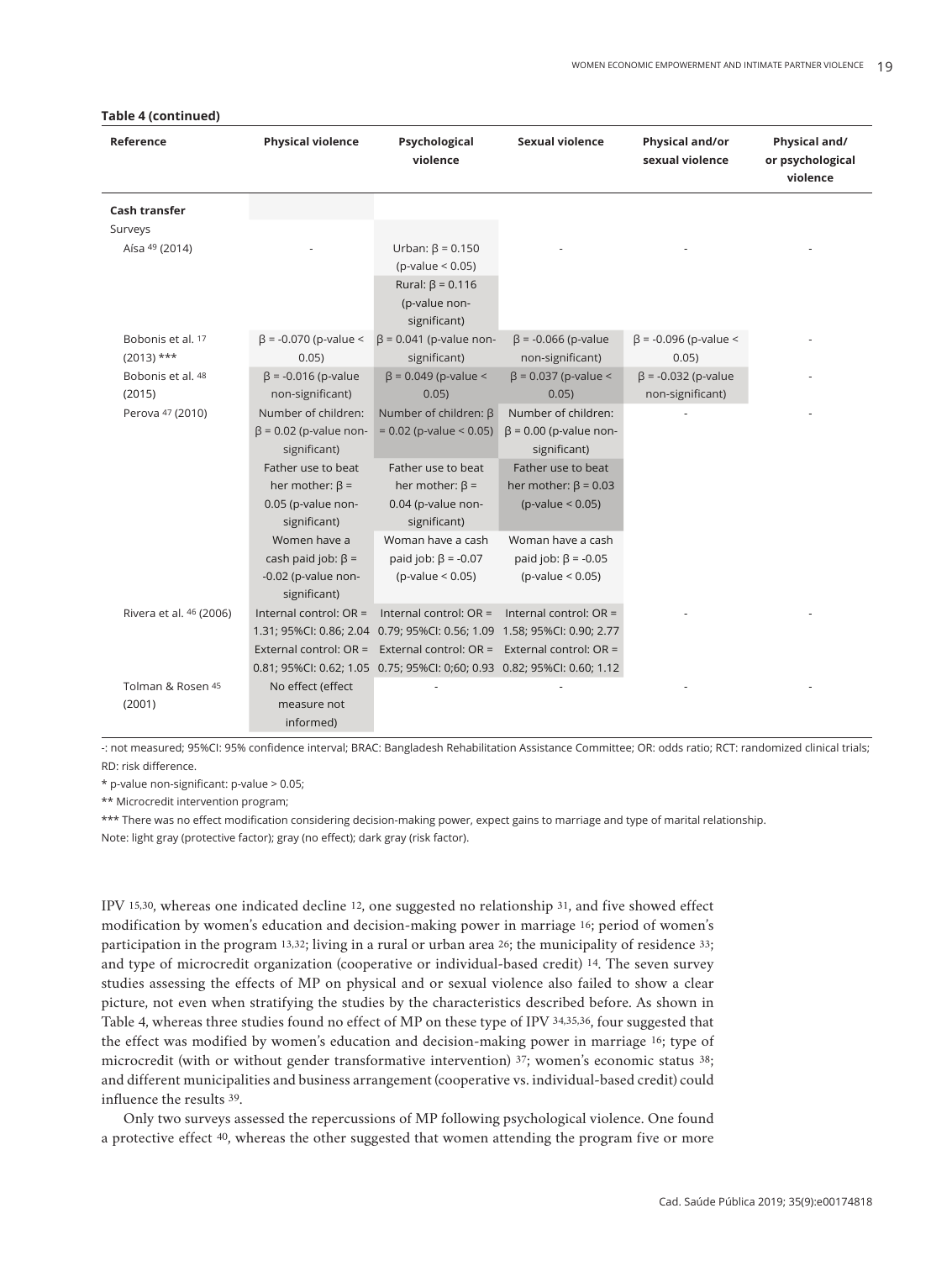years tended to experience less victimization 13. Two studies examined the relationships between MP and sexual violence. Both, failed to show any statistically significant effects of the intervention 16,32. The only survey assessing physical and psychological violence combined as the outcome also did not find any association 41. Two studies used physical, psychological and sexual violence combined as outcome. One showed that MP decrease violence 42. While still finding that active participation in an MP could decrease violence in general, the second study showed that a nominal participation – when formally receiving the money but without the autonomy to use it at their will –increased the risk among women with conservative husbands 43.

#### **• Cash transfer programs**

Three randomized controlled trials evaluated the impact of CTP on different forms of IPV 6,18,44. Angelucci 6 found that receiving a more substantial amount of money increased the risk of physical violence among women with partners holding a more traditional view of gender roles, yet that the intervention was protective when women received smaller amounts, regardless of the partner's cultural background. Pettifor et al. 44 pointed out that being part of the CTP was a protective factor for physical violence among school girls. For Hidrobo & Fernald 18, the intervention had a protective effect for psychological violence on women with intermediate or higher education, while the risk increased among those with a lower educational level if they had more years of schooling than their partners.

Five surveys evaluated the impact of CTP on physical violence. Only one suggested that CTP reduces physical violence 17, while four studies reported no effect at all 45,46,47,48. None of the studies showed an increased risk. The effects of CTP on psychological violence were also covered in five studies. Again, there seems to be no consensus in the literature, even after stratifying the analysis. Two studies showed no impact 17,46; two suggested an effect modification according to place of living (rural vs. urban) 49; number of children, and IPV during childhood and paid job 47; and one showed an increased risk 48. Four papers studied the effect of CTP on sexual violence 17,46,47,48. Two found no association 17,46, one an increased risk 48 and one a modification effect based on number of children, IPV during childhood and paid job 47.

#### **• Assessment of study quality and sensitive analyses**

Table 1 (experimental studies) and Table 2 (surveys) synthesize the assessment of methodological quality. Focusing solely on RCT studies, criteria 1 (Truly Randomization) and 4 (Intention to Treat Analysis) were endorsed in only one MP 28 and CTP 44 study, respectively. The first paper did not find any association between MP and physical and or psychological violence. The second showed that CTP was protective against physical violence among adolescents.

In surveys, criterion 1 (Random or Pseudo-Random Sample) and 9 (Statistical Analysis) were endorsed in seven MP 26,30,35,36,37,38,43 and three CTP 17,47,48 studies, respectively (Table 2). One of two MP surveys evaluating physical violence 26,30 found a risk effect 30 while the other uncovered a modification effect by place of living 26. Four papers evaluated the effect of MP on physical and or sexual violence 35,36,37,38. Among those, two showed no effect 35,36 and two showed a modification effect by type of intervention 37 and socioeconomic position 38. The only paper assessing the relation between MP and physical, psychological and sexual violence occurring in tandem revealed a modification effect according to whether women were managing their own businesses 43.

The CTPs survey papers that endorsed the two methodological criteria had heterogeneous results, too. Those looking at physical violence as the outcome showed a protective effect of CTP 17, but also no effect 47,48. Regarding psychological violence, results were rather mixed. The papers either showed no effect 17, some risk 48 and a modification effect according to the number of children; a previous history of domestic violence in original family; and having or not a paid job 47. The same heterogeneity persists in sexual violence, as the studies showed no effect 17, risk 48 and modification effects 47.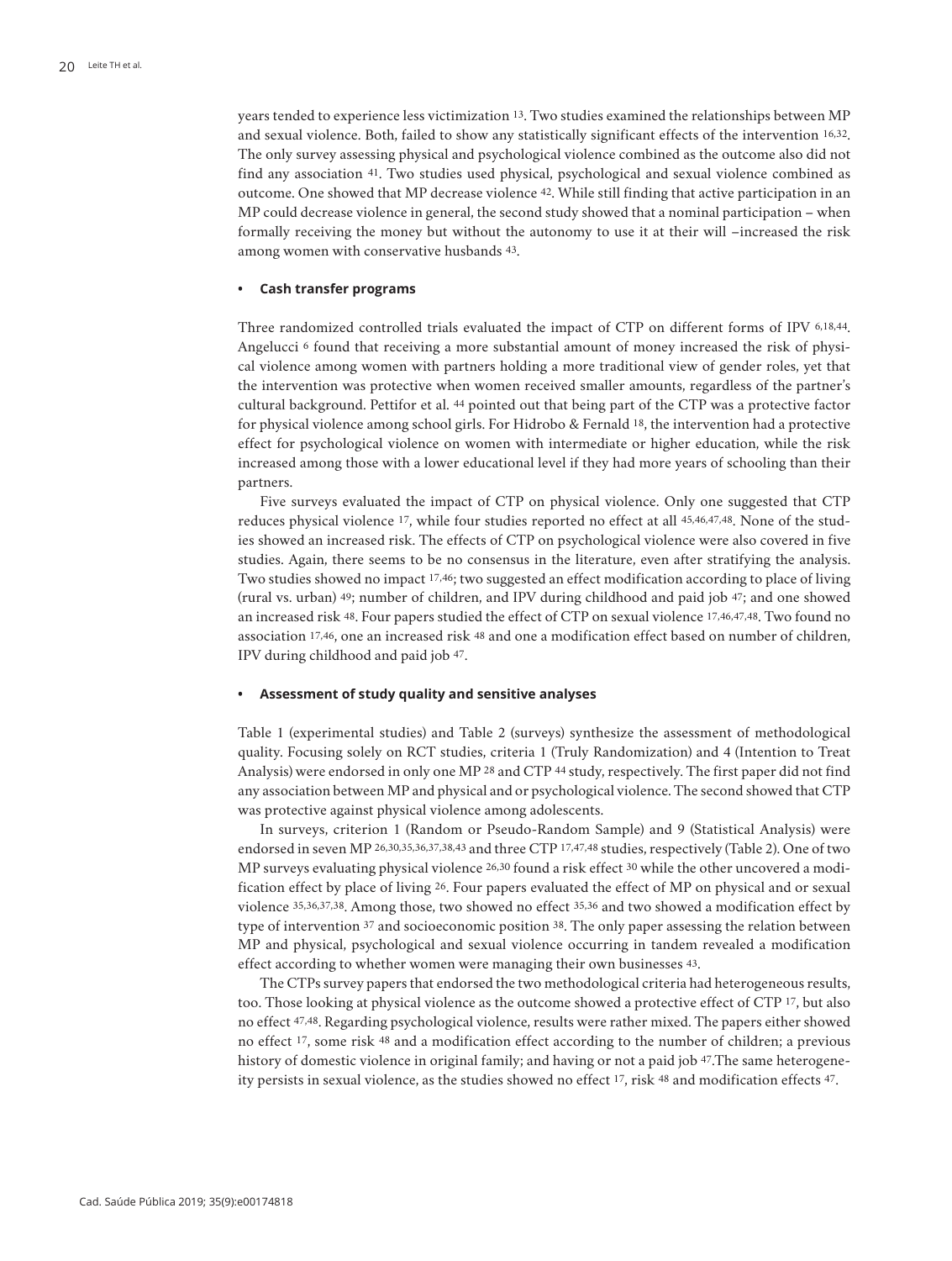# **Discussion**

# **Studies profile**

As shown in the *Results* section, studies assessing the effect of IPV on women enrolling in economic empowerment programs are restricted to a few countries. Those focusing on MP were restrict to Africa and Southeast Asia, while papers covering CTP were more common in Latin America. The growing interest on the subject is noticeable given more than 50% of the reviewed papers have been published since 2010. Most studies have focused on MP rather than CTP. The scope of the original studies follows the literature's trend regarding violence against women, which mainly focuses on the assessment of the programs' impact on physical violence.

Methodologically, improvement in the quality of violence identification strategies is perceptible over time, with studies gradually incorporating more robust instruments in recent years. The number of randomized controlled trials remains small compared to surveys. Adequate sample size and the proper use of control groups are positive features found in all original surveys/intervention studies. Variables used to control for confounding were those frequently used in IPV studies. The majority cross-sectional studies disregarded the time of women's participation in economic empowerment programs in the analysis. Nevertheless, the few studies exploring this aspect showed that time from the enrollment in the program is an important facet. Hadi et al. 13, for instance, found that participating in MP for five years or more protects against physical and psychological violence while participating for less than five years bears no effect. Conversely, Bobonis et al. 48 showed that women's participation in income transfer programs could reduce violence initially but that this beneficial effect did not hold over time.

# **Main results**

The effects of women's enrollment in microcredit and cash transfer programs on physical violence were clearly heterogeneous. Contradictory results came from studies analyzing the impact of MP on physical and or sexual violence as well. The same picture arose when considering the papers focusing on the effect of CTP on psychological and sexual IPV. Conversely, there is some indication that MP is not associated with sexual abuse.

Most studies pointing to an increased risk of physical violence among participants show this association taking place primarily among women with higher education 16, holding more decisionmaking power 16, living in urban villages 26 and those receiving higher sums of cash 6. A similar result was reached when physical violence was studied along with sexual abuse. Women with high decisionmaking power 16 and with more years of schooling 16 have an increased risk to IPV. This pattern is also replicated for psychological violence and CTP. Hidrobo & Fernald 18 showed an increased risk in a small subgroup (women with less than elementary schooling who have more or equal education to their partners). These results suggest that more empowered women are more vulnerable to violence in these specific sets and situations.

Despite some limitations (discussed below), the heterogeneous effects of MP and CTP on IPV uncovered here may be interpreted using the theoretical model proposed by Tauchen et al. 9. Accordingly, IPV may either increase or reduce following enrollments in economic empowerment programs, depending on the sociocultural context of the family. In countries with a more patriarchal and chauvinist culture, increasing a woman's income could be perceived as a threat to men's power leading to more violence as a result. In contrast, in regions with less gender inequality, economic empowerment may be viewed positively by partners with whom women usually share responsibilities for family support 19.

These findings underline the importance of considering some peculiarities in attempting to understand the subject, while also showing that there is no single answer to this review question. Moreover, whether physical violence is studied by itself or in tandem with sexual abuse as outcome, the effect of MP may not be generalized to all contexts since most of those studies came from a single country (Bangladesh).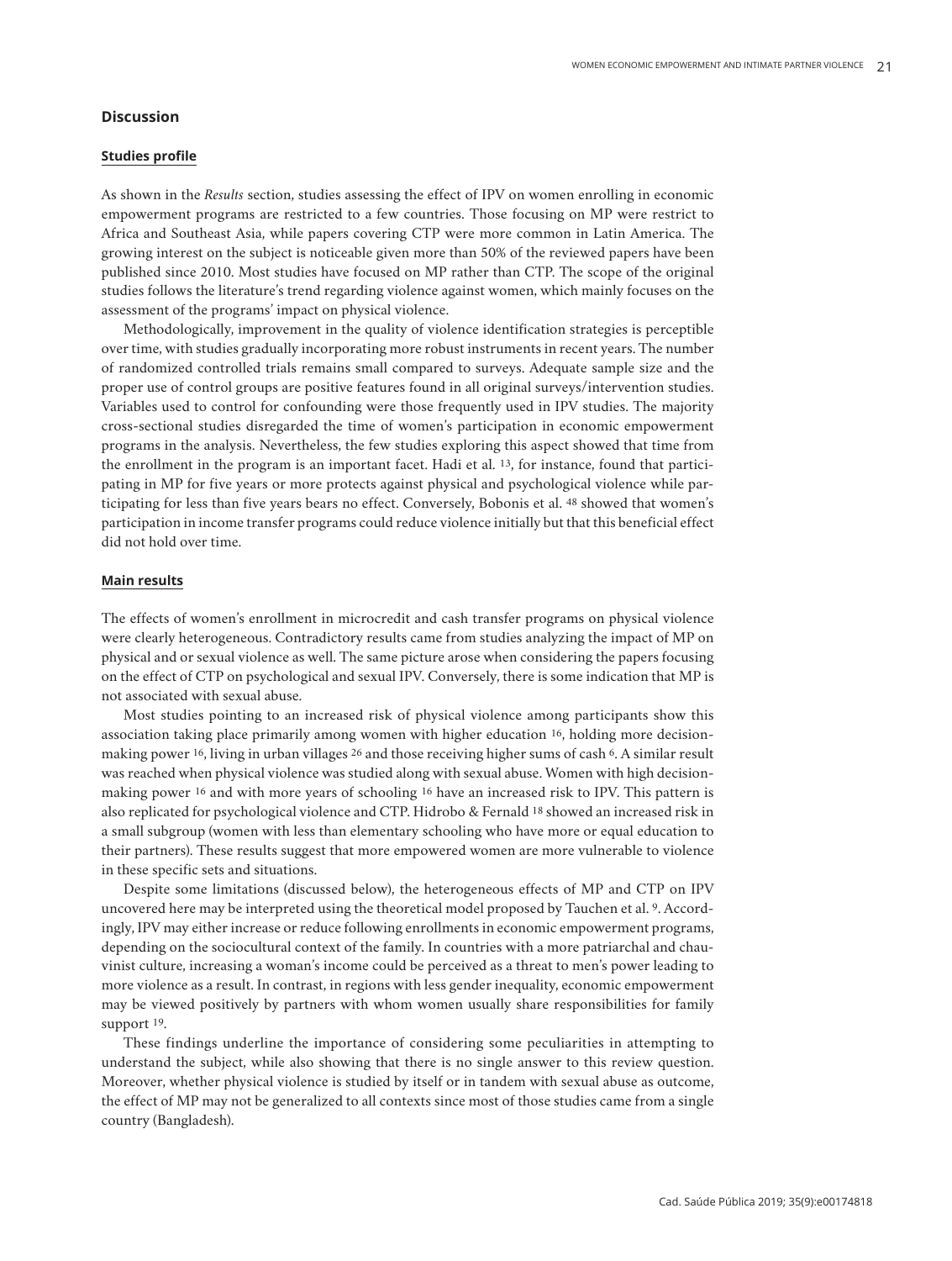The literature on the repercussions of MP on levels of psychological violence against women remains scarce, precluding any conclusion. There are only two studies evaluating this relationship 13,40. Compared to research on physical abuse, the small number of studies focusing on psychological violence emphasizes the need to expand the debate.

The few papers studying the association of MP and sexual violence have shown little effect so far 16,32. The difficulty in perceiving a sexual abuse within the marriage may explain this lack of effect, especially in more conservative societies where sexual violence tends to be culturally legitimized. Interventions that explicitly address gender issues and sexuality in marriage would be welcome as strategies aiming to economically empower women and reduce sexual violence.

Besides this general discussion, it is essential to look at the RCT studies in more detail. Focusing on RCTs studying MP, the article published by Pronyk et al. 25, in 2006, is worth mentioning. This is the only study testing a mixed intervention strategy (IMAGE) that coupled MP to professional training, women's follow-up and educational lectures on gender, sexuality, and IPV. As pointed out in the *Results* section, this initiative proved to be an important protective factor for women regarding partner physical and or sexual violence, either in comparison to women who did not participate in the program or to those receiving only an inductive amount of cash to start a small business 25. In a separate paper, the authors also pointed out that a single cash intervention was not effective in preventing physical and or sexual violence when the targeted women were compared to those without any intervention 37, thus strongly indicating the importance of combined strategies – cash, training and health information – when aiming at reducing these types of IPV. Despite these promising results, the unique microcredit RCT that endorsed the quality criteria, showed no effect considering physical and psychological violence combined as the outcome 28.

The RCTs focusing on the impact of CTP on IPV showed a different picture. The effects differed according to the contextual and individual characteristics of women and their partners. Angelucci 6, for instance, identified a protective effect of CTP with respect to physical violence among women who received fewer resources, but pointed out that risk of victimization rose in situations where the amount of cash provided was more substantial. The author showed that this "reverse" pattern occurred, more often, in women with partners holding a more traditional view of gender roles 6. Pointing out that women benefiting from Oportunidades CTP (Mexico), with low schooling but more education than their partners were at an increased risk of suffering psychological violence as compared to women not included in the program 18. Thus, it shows the importance of considering gender inequalities as a background factor when analyzing the impact of CTP on IPV 18. As also suggested by Tauchen et al. 9, these findings suggest that men could be using violence as a strategy to "recover" their perceived lost power within the domestic sphere. Conducted by Pettifor et al. 44, the only RCT endorsing both quality criteria, showed a protective effect of CTP on physical violence. Despite this auspicious result, it is important to emphasize that this paper considered physical dating violence and did not analyzed effect modification possibilities.

#### **Other heterogeneity sources**

Even though all programs are based on poverty reduction strategies through money transfer/loan directed to women, the heterogeneity of interventions within and across countries hamper comparisons and thus a comprehensive summarization of the literature. Conditional CTPs, for example, involve actions strengthening women's bonds with society through social support, access to health services and child/adolescent education. The requirement to comply with these demands may lead women to reinforce their social ties and create more favorable conditions for escaping a violent situation or asking for specialized help. This does not occur in non-conditional strategies.

Another source of inconsistency that could not be explored concerns the regional differences in specific objectives, operational strategies and coverage of the CTP programs. For instance, the literature suggests that the programs Oportunidades (conditional CTP/Mexico) and Juntos (unconditional CTP/Ecuador) work very differently 17,18. The contrasting impacts of the initiatives in these countries may be related to their distinct implementation periods, as well as to the different moments the attached conditionalities were monitored 19,20. An impact analysis that does not consider these discrepancies may lead to spurious results.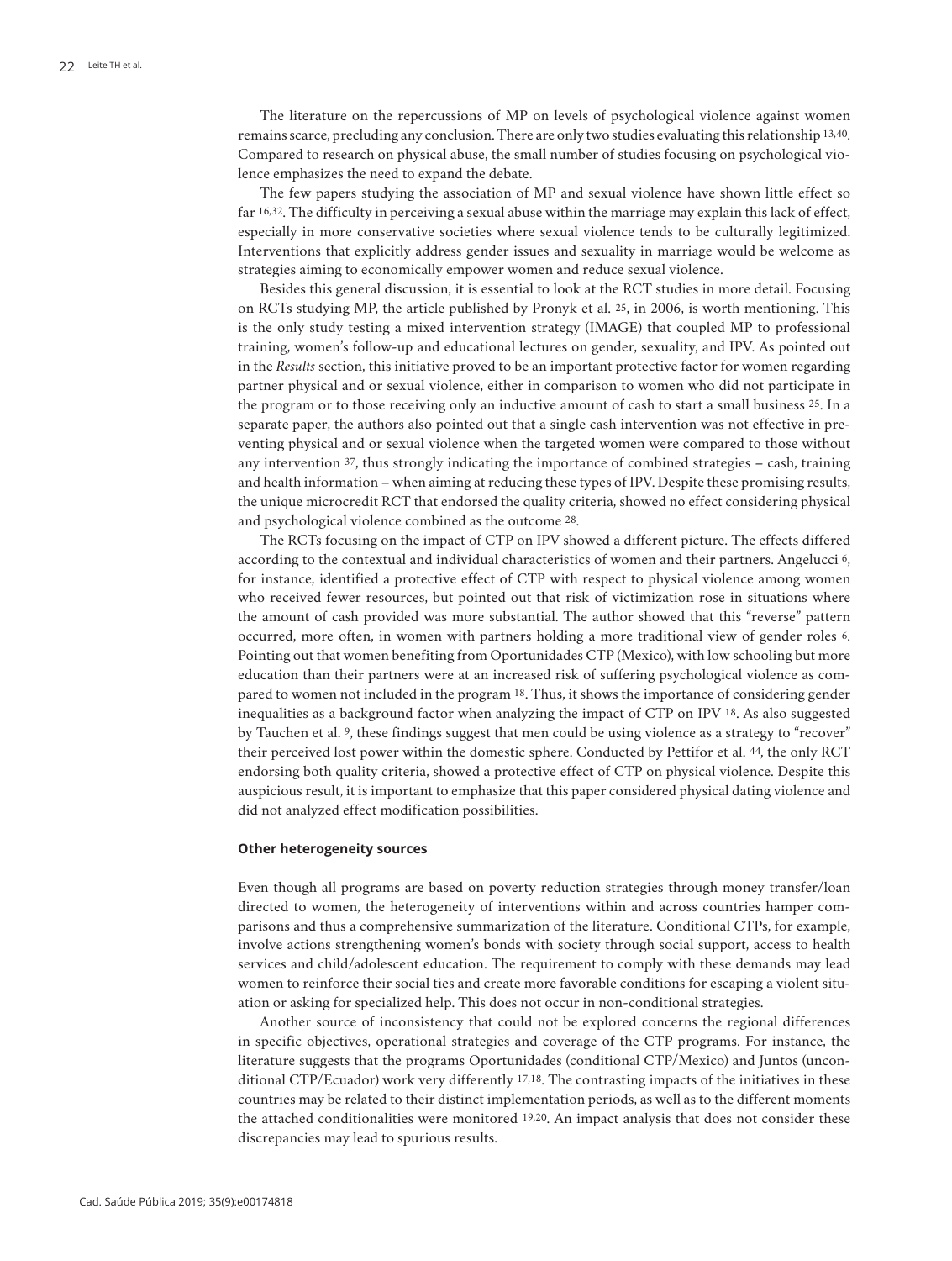The same picture shows up when focusing on MP. In some approaches, complementary actions, such as training and monitoring women's initiatives with a view to their financial autonomy, are part of the program while in several others, women merely receive credit.

Classifying programs based on the presence or absence of actions parallel to the financial incentive is a perspective that could put light in some particularity between microcredit and cash transfer programs. MP has women as the target of all its interventions, in the case of CTPs, women are provided with cash but parallel interventions – the so called conditionalities – have the child and adolescent as the target group. This feature precludes an evaluation of both interventions in tandem. Besides, more than half of the microcredit programs failed to describe the initiative in detail. In many cases it was impossible to figure out all the activities associated with the core intervention (receiving the credit), which precluded any related comprehensive classification.

Another aspect that may have contributed to the inconsistency of the results concerns the differences in outcome measurement strategies. While some studies used cross culturally validated instruments, others opted to remove or add questions from validated questionnaires or, worse, used isolated questions extracted from well-established questionnaires on IPV.

Lastly, regarding the adjustments used in the analyses, most studies included variables classically associated with IPV such as the woman's age, education level or socioeconomic status. However, some studies also adjusted for specific variables seizing local and culturally contoured characteristics, such as the gender of the first child, religion, presence of a dowry, and number of wives. These methodological differences may also hamper a comprehensive synthesis.

# **Comparing results with previous reviews**

There is a consensus among the reviews conducted by Vyas & Watts 19, Gibbs et al. 22 and the current study as to the overall impact depending on the specific interventions and individual characteristics, as well as on the social and cultural context wherein the programs are developed. As mentioned before, the effects may diverge according to local, gender norms, women and partner's schooling and other factors. Agreeing with the review advanced by Gibbs et al. 22, the heterogeneity in perspectives, methods and results across studies detected in our study attests to a clear obstacle in implementing a meta-analysis and other strategies aiming at the literature spin-off.

On the other hand, the present study diverges with those from Bourey et al. 20, that indicate that economic interventions are satisfactory approaches to restrain violence against women. This lack of consensus may be caused by the fact that this previous study, as mentioned on the *Introduction*, had a narrower scope than our review as it was based on only sixteen original researches.

## **Limitations and strengths**

The results of this review should be interpreted in the light of its limitations and strengths. Restricting the review to papers published in English, Spanish and Portuguese is only a possible limitation. The lack of a formal assessment of publication bias and not carrying the evaluation through to a formal meta-analysis for combining the results were also constraints. Regarding the latter, however, some explanation for not going a step further is due. In fact, we first attempted a quantitative approach, but were impeded not only by the considerable statistical heterogeneity found across studies, but also by the absence of relevant information in the papers for implementing a subgroup analysis. Given most reviewed studies were observational, it was not possible to guarantee the homogeneity of the reference groups regarding possible confounding factors. Regional particularities could not be considered in the analysis as well as other relevant characteristics as accurate description of the intervention, woman and partner's education, number of children per family, amount of microcredit or cash transfer received, intervention period, complementary interventions, family income and religion. Despite these shortcomings, at least three methodological options are a step forward from previous reviews. One concerns the scope of data sources encompassing nine bibliographic databases, as well as the related gray literature. The latter strategy allowed finding 12 papers that were otherwise missed in a previous review with similar scope 20. The three types (and combination) of IPV covered by this review, and the inclusion of both MP and CTP papers are also positive points.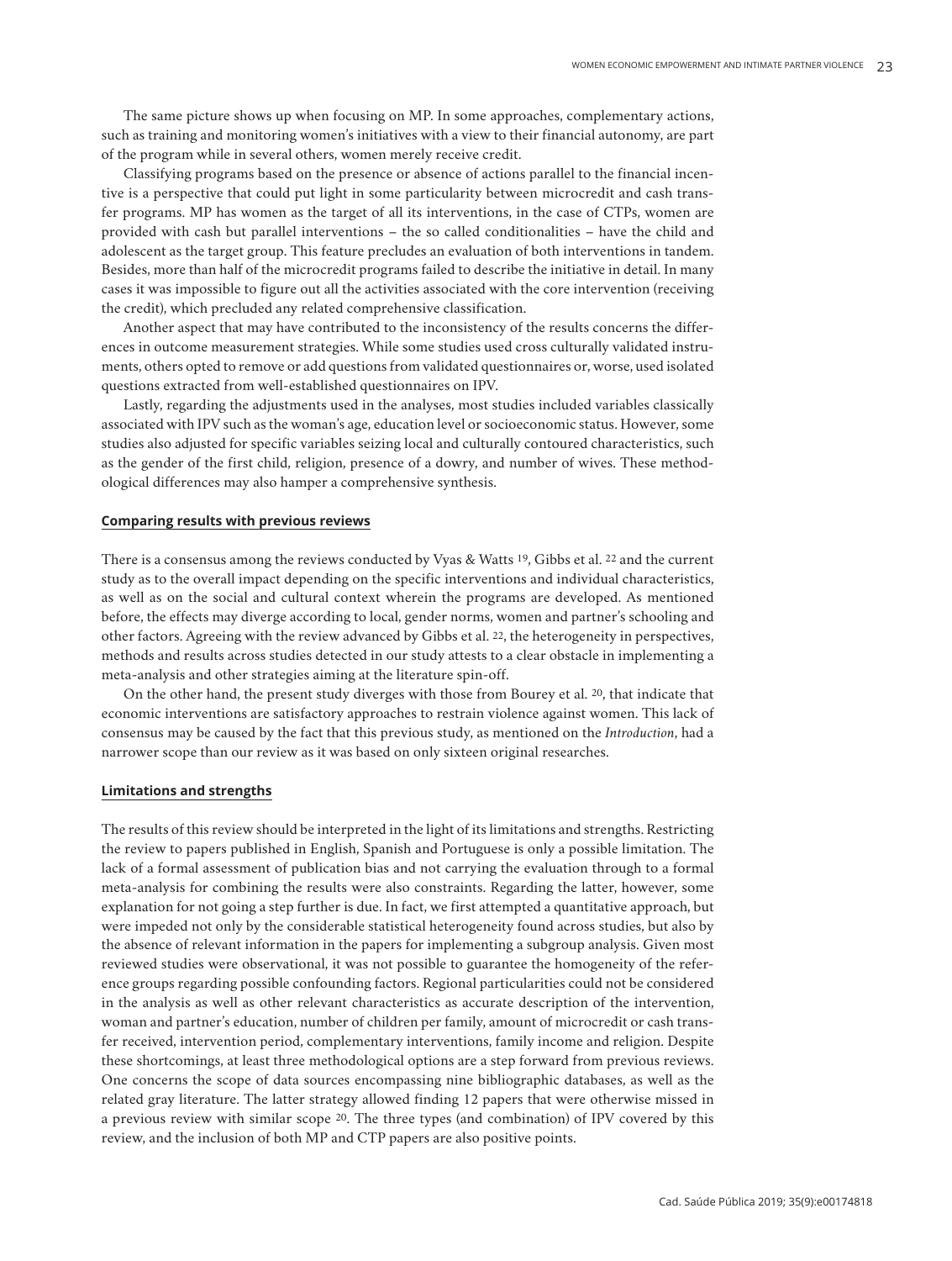#### **Literature methodological shortcomings and suggestions to overcome them**

The small number of randomized trials should be mentioned. When dealing with research addressing IPV at core, there is a myth that only observational studies are adequate or a tenable methodological option. However, this is not true 18,25,28. To improve the level of evidence, this type of study design should be encouraged.

The lack of comments on any effect modification in the original papers is another limitation of the literature. As a consequence, we were unable to identify whether this feature was examined yet absent in those studies or if it was assessed at all. Since the literature suggests many variables at the individual and contextual levels modifying the impact of MP/CTP in IPV, reporting these details is welcome to help improving our knowledge about the subject.

The narrow scope of previous literature may also be regarded as a limitation. The role of economic empowerment programs on sexual abuse is one of those issues to be covered. Almost all studies implemented so far have assessed this type of violence along with physical violence precluding more thorough and specific conclusions. Similarly, investing in research to assess effects on psychological violence is required, given former studies are limited to a few countries in Latin America and restricted CTP.

# **Conclusions**

Microcredit and cash transfer are successful programs for eradicating hunger and poverty on their own right 50,51. However, our results showed that the impact of MP are mixed when it comes to physical and physical/sexual violence, differing markedly according to given scenarios. Even so, the review suggests that the effect of MP on sexual violence is trivial or nonexistent. Regarding the impact of CTPs, the present study showed that the effects on physical, physical/sexual, psychological, and sexual violence were also heterogeneous. Therefore, a single, definitive answer to the main review question-if MP and CTP are associated to IPV prevalence is hence not possible. Although economic empowerment programs for women may increase IPV in some contexts, participation involving not only women but all family members as well should not be discouraged. There is a bulk of evidence that such programs reduce, child mortality, preventable infectious diseases, and other health improvements 52,53,54,55. However, the increase in violence against women should not be ignored. Educational actions encompassing the discussion of gender roles with a focus on eradicating violence against women could be implemented alongside microcredit and income transfer programs in places where there is a high prevalence of IPV.

Beyond the conclusions reached in this article, immanent differences between the types of programs, limitations and heterogeneity of the studies underscore the need of new studies that better account for the cultural contexts and characteristics of the interventions under scrutiny. More specific reviews focusing on the impact of a specific economic empowerment program and a type of IPV should enable a more in-depth account. The increasing interest in the subject in recent years may also help moving forward towards overcoming gaps and limitations faced thus far producing increasingly robust evidence will certainly help better guide the implementation of effective public policies to address this critical global public health problem.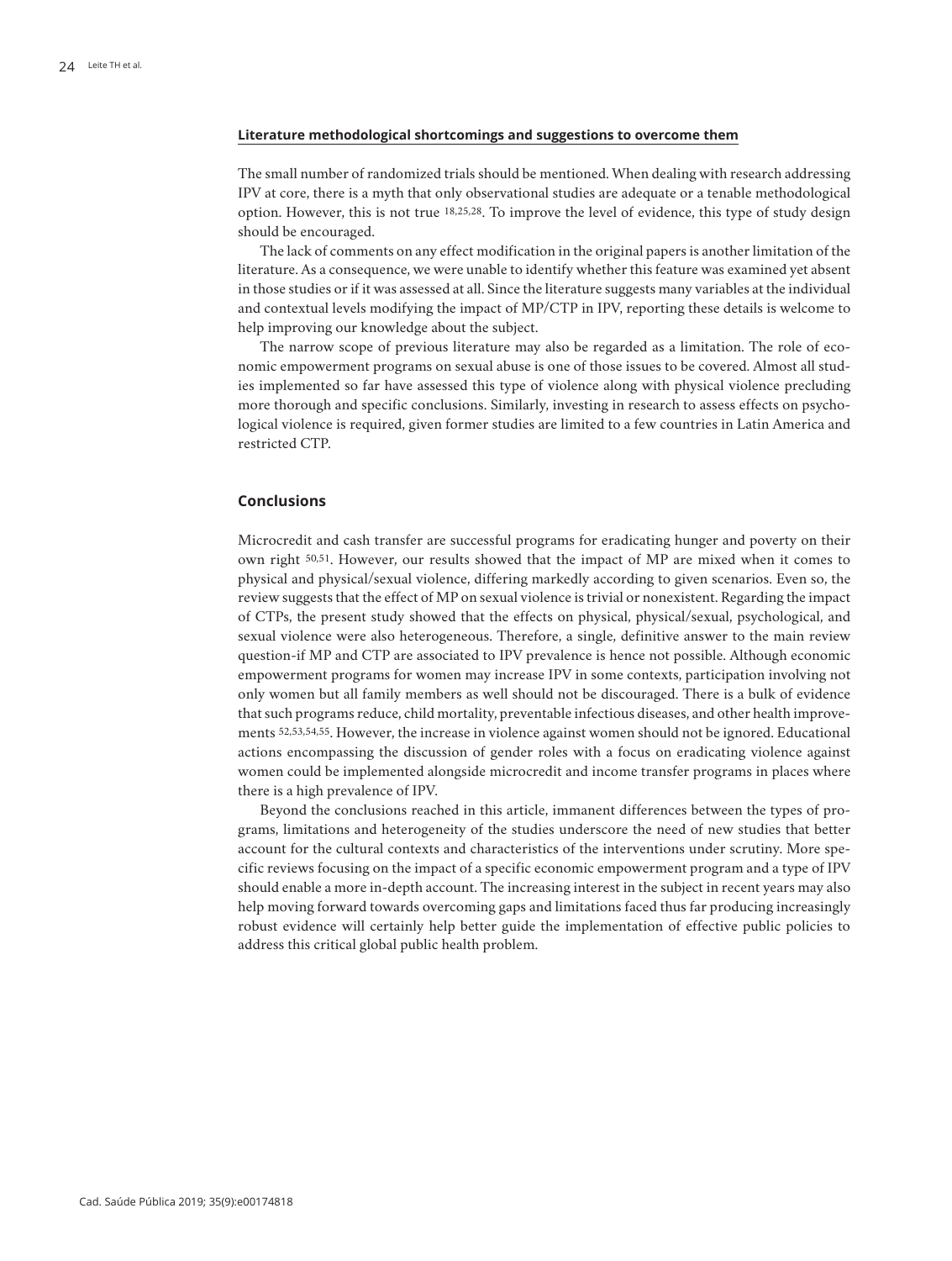# **Contributors**

T. H. Leite contributed to the conception and design, critical review of the intellectual content, and writ ing of the article. C. L. Moraes, E. S. Marques, R. Caetano, and J. U. Braga contributed to the concep tion and design and critical review of the intellec tual content. M. E. Reichenheim critically reviewed the intellectual content. All authors approved the final version to be published.

# **Additional informations**

ORCID: Tatiana Henriques Leite (0000-0002- 2861-4480); Claudia Leite de Moraes (0000-0002- 3223-1634); Emanuele Souza Marques (0000-0002- 8633-7290); Rosangela Caetano (0000-0003-1480- 2453); José Ueleres Braga (0000-0001-5247-007X); Michael Eduardo Reichenheim (0000-0001-7232- 6745).

# **Acknowledgments**

This article was an integral part of the doctoral dis sertation of the first author, who obtained funding from the Brazilian Graduate Studies Coordinating Board (Capes) for 39 months.

# **References**

- 1. Devries KM, Mak JY, Garcia-Moreno C, Pet zold M, Child JC, Falder G, et al. Global health. The global prevalence of intimate partner violence against women. Science 2013; 340: 1527-8.
- 2. World Health Organization. Understanding and adressing violence against women. Gene va: World Health Organization; 2012.
- 3. Stromquist NP. Education as a means for empowering women. In: Parpart JL, Rai SM, Staudt KA, editors. Rethinking empowerment: gender and development in a global/local world. London: Routledge; 2002. p. 22-38.
- 4. World Health Organization. Violence against women: a priority health issue. Geneva: World Health Organization; 1997.
- 5. Kim J, Watts CH, Hargreaves JR, Ndhlovu LX, Phetla G, Morison LA, et al. Understanding the impact of a microfinance-based intervention on women's empowerment and the reduction of intimate partner violence in South Africa. Am J Public Health 2007; 97:1794-802.
- 6. Angelucci M. Love on the rocks: domestic vio lence and alcohol abuse in rural Mexico. Jour nal of Economic Analysis & Policy 2008; 8:43.
- 7. Yunus M, Moingeon B, Lehmann-Ortega L. Building social business models: lessons from the Grameen experience. Long Range Plann 2010; 43:308-25.
- 8. Forde I, Rasanathan K, Krech R. Public health agencies and cash transfer programmes: mak ing the case for greater involvement. Geneva: World Health Organization; 2011. (Discussion Paper Series on Social Determinants of Health, 4).
- 9. Tauchen HV, Witte AD, Long SK. Domestic violence: a nonrandom affair. Int Econ Rev (Philadelphia) 1991; 32:491-511.
- 10. Farmer A, Tiefenthaler J. An economic analy sis of domestic violence. Rev Soc Econ 1997; 55:337-58.
- 11. Bloch F, Rao V. Terror as a bargaining instru ment: a case study of dowry violence in rural India. Am Econ Rev 2002; 92:1029-43.
- 12. Schuler SR, Hashemi SM, Riley AP, Akhter S. Credit programs, patriarchy and men's vio lence against women in rural Bangladesh. Soc Sci Med 1996; 43:1729-42.
- 13. Hadi A. Women's productive role and marital violence in Bangladesh. J Fam Violence 2005; 20:181-9.
- 14. Dutt A, Grabe S, Castro M. Exploring links between women's business ownership and empowerment among Maasai women in Tan zania. Anal Soc Issues Public Policy 2016; 16:363-86.
- 15. Bhuiya A, Sharmin T, Hanifi SMA. Nature of domestic violence against women in a rural area of Bangladesh: implication for preven tive interventions. J Health Popul Nutr 2003; 21:48-54.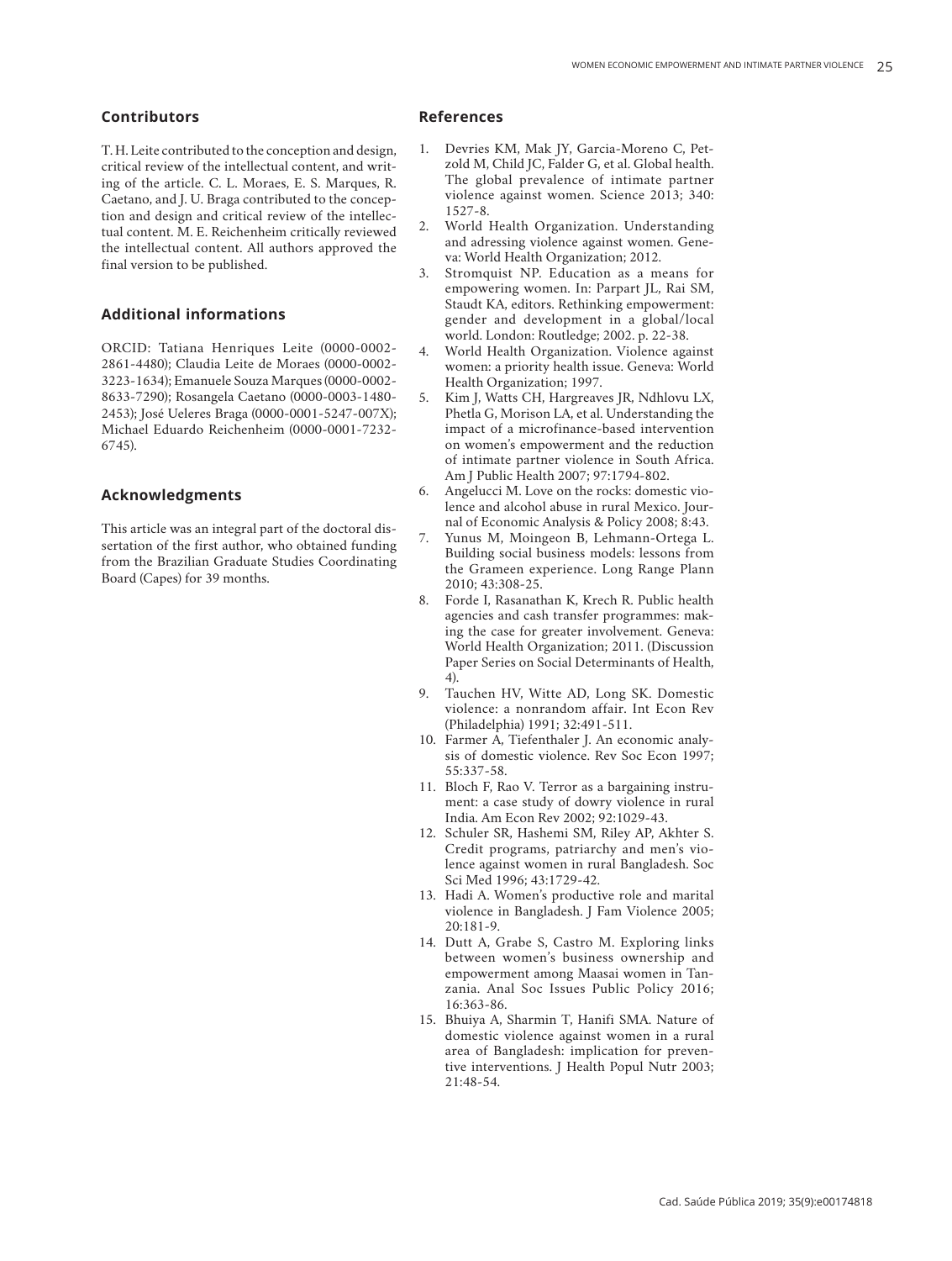- 16. Dalal K, Dahlström O, Timpka T. Interactions between microfinance programmes and noneconomic empowerment of women associated with intimate partner violence in Bangladesh: a cross-sectional study. BMJ Open 2013; 3:e002941.
- 17. Bobonis GJ, González-Brenes M, Castro R. Public transfers and domestic violence: the roles of private information and spousal con trol. Am Econ J Econ Policy 2013; 5:179-205.
- 18. Hidrobo M, Fernald L. Cash transfers and domestic violence. J Health Econ 2013; 32: 304-19.
- 19. Vyas S, Watts C. How does economic empow erment affect women's risk of intimate partner violence in low and middle income countries? A systematic review of published evidence. J Int Dev 2009; 21:577-602.
- 20. Bourey C, Williams W, Bernstein EE, Ste phenson R. Systematic review of structural interventions for intimate partner violence in low- and middle-income countries: organizing evidence for prevention. BMC Public Health 2015; 15:1165.
- 21. Brody C, Hoop TD, Vojtkova M, Warnock R, Dunbar M, Murthy P, et al. Economic selfhelp group programs for improving women's empowerment: a systematic review. Campbell Systematic Reviews 2015; (19).
- 22. Gibbs A, Jacobson J, Kerr Wilson A. A global comprehensive review of economic interven tions to prevent intimate partner violence and HIV risk behaviours. Glob Health Action 2017; 10 Suppl 2:1290427.
- 23. The Joanna Briggs Institute. The Joanna Briggs Institute Reviewers' Manual 2014. Adelaide: The Joanna Briggs Institute; 2014.
- 24. Rothman KJ. Epidemiology: an introduction. New York: Oxford; 2012.
- 25. Pronyk PM, Hargreaves JR, Kim JC, Morison LA, Phetla G, Watts C, et al. Effect of a struc tural intervention for the prevention of inti mate-partner violence and HIV in rural South Africa: a cluster randomised trial. Lancet 2006; 368:1973-83.
- 26. Naved RT, Persson LA. Factors associated with spousal physical violence against women in Bangladesh. Stud Fam Plann 2005; 36:289- 300.
- 27. Naved RT, Azimb S, Bhuiyaa A, Persson LA. Physical violence by husbands: magnitude, dis closure and help-seeking behavior of women in Bangladesh. Soc Sci Med 2006; 62:2917-29.
- 28. Green EP, Blattman C, Jamison J, Annan J. Women's entrepreneurship and intimate part ner violence: a cluster randomized trial of mi croenterprise assistance and partner partici pation in post-conflict Uganda (SSM-D-14- 01580R1). Soc Sci Med 2015; 133:177-88.
- 29. Tsai LC, Carlson CE, Aira T, Norcini Pala A, Riedel M, Witte SS. The impact of a microsav ings intervention on reducing violence against women engaged in sex work: a randomized controlled study. BMC Int Health Hum Rights 2016; 16:27.
- 30. Sarker M, Islam S, Ahmed F. Violence against wives in household: a case study in rural Ban gladesh. Innovative Issues and Approaches in Social Sciences 2016; 9:43-56.
- 31. Bates LM, Schuler SR, Islam F, Islam K. So cioeconomic factors and processes associated with domestic violence in rural Bangladesh. Int Fam Plan Perspect 2004; 30:190-9.
- 32. Hadi A. Prevalence and correlates of the risk of marital sexual violence in Bangladesh. J Inter pers Violence 2000; 15:787-805.
- 33. Koenig MA, Ahmed S, Hossain MB, Mozum der ABMKA. Women's status and domestic violence in rural Bangladesh: individual and community level effects. Demography 2003; 40:269-88.
- 34. Chin YM. Credit program participation and decline in violence: does self-selection matter? World Dev 2012; 40:1690-9.
- 35. Bajracharya A, Amin S. Microcredit and do mestic violence in Bangladesh: an explora tion of selection bias influences. Demography 2013; 50:1819-43.
- 36. Murshid NS. Men's response to their wives' participation in microfinance: perpetration and justification of intimate partner violence in Bangladesh. Public Health 2016; 141:146- 52.
- 37. Kim J, Ferrari G, Abramsky T, Watts C, Har greaves J, Morison L, et al. Assessing the in cremental effects of combining economic and health interventions: the IMAGE study in South Africa. Bull World Health Organ 2009; 87:824-32.
- 38. Murshid NS, Akincigil A, Zippay A. Micro finance participation and domestic violence in Bangladesh: results from a nationally rep resentative survey. J Interpers Violence 2015; 31:1579-96.
- 39. Vyas S, Jansen HA, Heise L, Mbwambo J. Ex ploring the association between women's ac cess to economic resources and intimate part ner violence in Dar es Salaam and Mbeya, Tan zania. Soc Sci Med 2015; 146:307-15.
- 40. Cepeda I, Lacalle-Calderon M, Torralba M. Microfinance and violence against women in rural Guatemala. J Interpers Violence 2017; [Epub ahead of print].
- 41. Ahmed SM. Intimate partner violence against women: experiences from a woman-focused development programme in Matlab, Bangla desh. J Health Popul Nutr 2005; 23:95-101.
- 42. Hasan T, Muhaddes T, Camellia S, Selim N, Rashid SF. Prevalence and experiences of in timate partner violence against women with disabilities in Bangladesh: results of an explan atory sequential mixed-method study. J Inter pers Violence 2014; 29:3105-26.
- 43. Karim KMR, Law CK. Microcredit and marital violence: moderating effects of husbands' gen der ideology. J Fam Violence 2016; 31:227-38.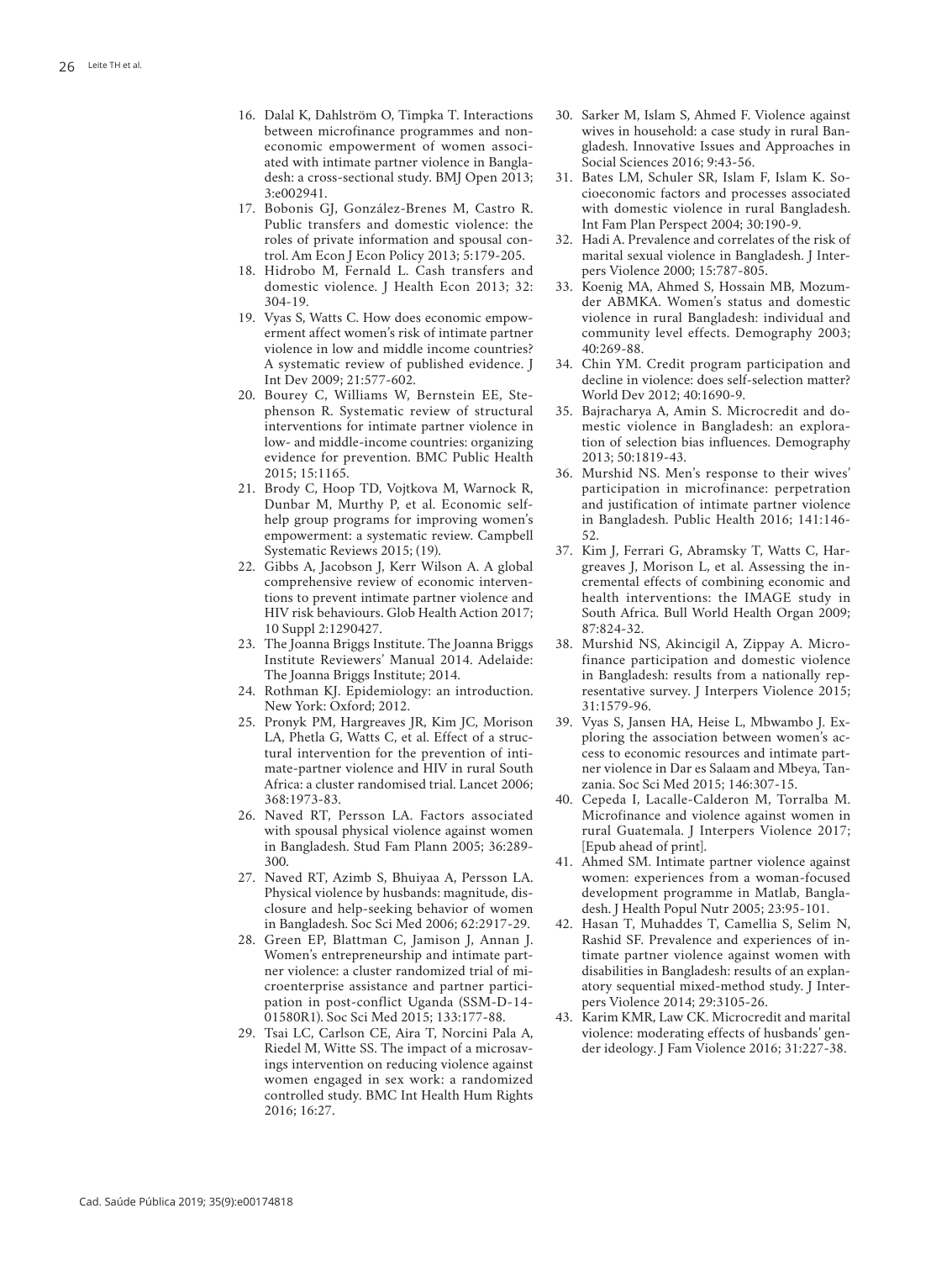- 44. Pettifor A, MacPhail C, Hughes JP, Selin A, Wang J, Gomez-Olive FX, et al. The effect of a conditional cash transfer on HIV incidence in young women in rural South Africa (HPTN 068): a phase 3, randomised controlled trial. Lancet Glob Health 2016; 4:e978-e88.
- 45. Tolman RM, Rosen D. Domestic violence in the lives of woman receiving welfare: mental health, substance dependence, and economic well-being. Violence Against Women 2001; 7:141-58.
- 46. Rivera L, Hernández B, Castro R. Asociación entre la violencia de pareja contra las mujeres de las zonas urbanas en pobreza extrema e in corporación al programa de desarrollo huma no. In: López MP, Salles V, editors. El Progra ma Oportunidades examinado desde el género. México DF: Oportunidades/Fondo de Desa rrollo de las Naciones Unidas para la Mujer/El Colegio de México; 2006. p. 69-94.
- 47. Perova E. Buying out of abuse: how changes in women's income affect domestic violence [Doctoral Dissertation]. Berkeley: University of California; 2010.
- 48. Bobonis G, Castro R, Morales JS. Conditional cash transfers for women and spousal vio lence: evidence of the long-term relationship from the Oportunidades program in Rural Mexico. Washington DC: Inter-American De velopment Bank; 2015.
- 49. Aísa MG. Conditional cash transfers and in timate partner violence among Mexican couples: the impact of oportunidades on psy chological abuse prevalence [Masters Thesis]. Lund: Lund University; 2014.
- 50. Orton L, Pennington A, Nayak S, Sowden A, White M, Whitehead M. Group-based micro finance for collective empowerment: a sys tematic review of health impacts. Bull World Health Organ 2016; 94:694-704.
- 51. Bastagli F, Hagen-Zanker J, Harman L, Barca V, Sturge G, Schmidt T, et al. Cash transfers: what does the evidence say? A rigorous review of programme impact and of the role of design and implementation features. London: Over seas Development Institute; 2016.
- 52. Carter JD, Daniel R, Torrens AW, Sanchez MN, Maciel ELN, Bartholomay P, et al. The impact of a cash transfer programme on tuber culosis treatment success rate: a quasi-experi mental study in Brazil. BMJ Glob Health 2019; 4:e001029.
- 53. de Souza RA, Nery JS, Rasella D, Guimaraes Pereira RA, Barreto ML, Rodrigues L, et al. Family health and conditional cash transfer in Brazil and its effect on tuberculosis mortality. Int J Tuberc Lung Dis 2018; 22:1300-6.
- 54. Martins AP, Canella DS, Baraldi LG, Monteiro CA. Cash transfer in Brazil and nutritional outcomes: a systematic review. Rev Saúde Pública 2013; 47:1159-71.
- 55. Rasella D, Aquino R, Santos CA, Paes-Sousa R, Barreto ML. Effect of a conditional cash trans fer programme on childhood mortality: a na tionwide analysis of Brazilian municipalities. Lancet 2013; 382:57-64.
- 56. Moher D, Liberati A, Tetzlaff J, Altman DG; The PRISMA Group. Preferred Report ing Items for Systematic Reviews and Meta-Analyses: The PRISMA Statement. PLoS Med 2009; 6:e1000097.